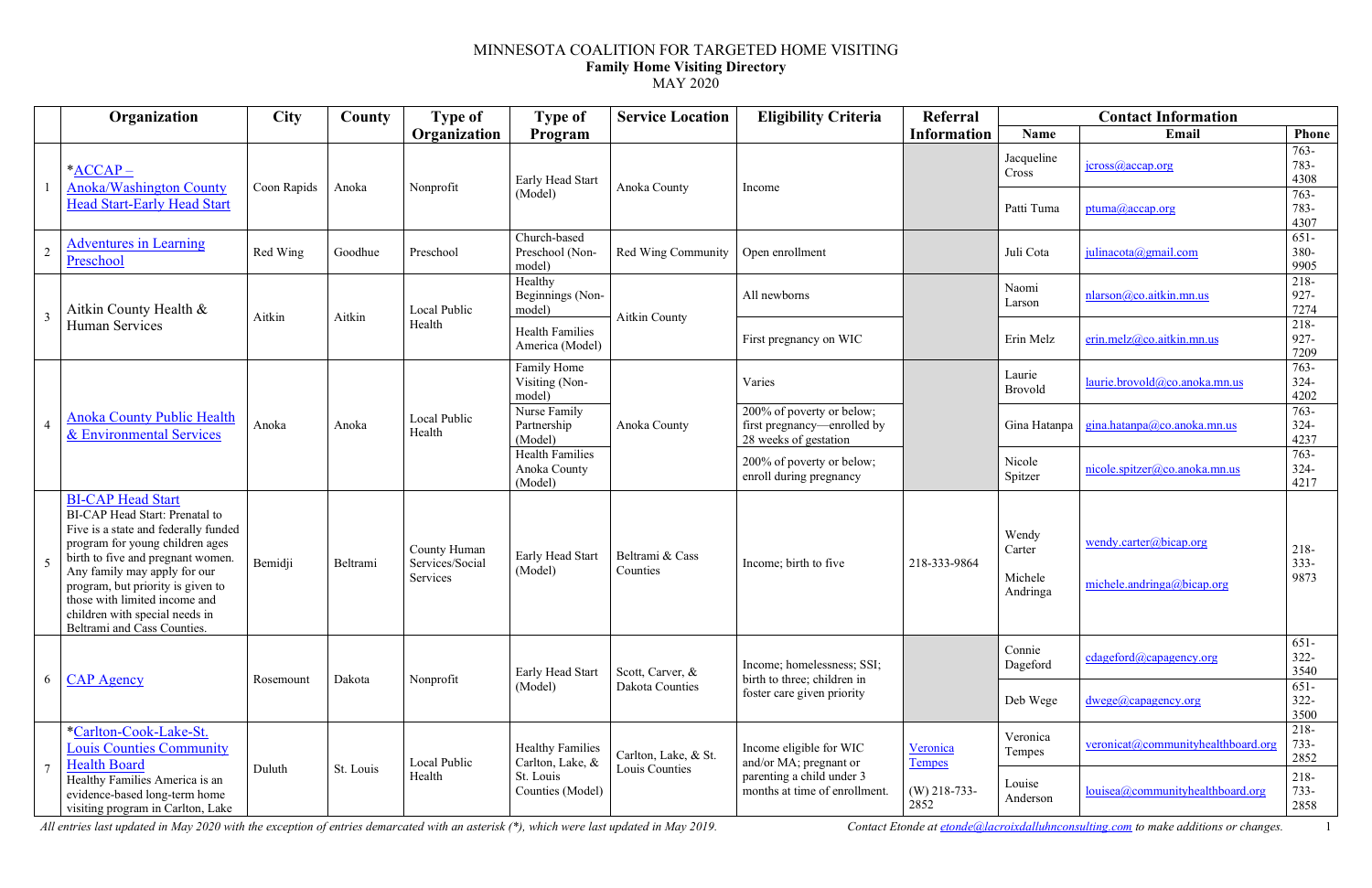|    | and St. Louis Counties. Public<br>Health Nurses partner with<br>families to ensure "All children<br>receive the nurturing care from<br>their family essential to leading a<br>healthy and productive life."                                                     |              |          |                        |                                                                       |                                     |                                                                                                                                          | $(C)$ 218-349-<br>1085                                                    |                    |                                                                                      |                          |
|----|-----------------------------------------------------------------------------------------------------------------------------------------------------------------------------------------------------------------------------------------------------------------|--------------|----------|------------------------|-----------------------------------------------------------------------|-------------------------------------|------------------------------------------------------------------------------------------------------------------------------------------|---------------------------------------------------------------------------|--------------------|--------------------------------------------------------------------------------------|--------------------------|
|    | <b>Carver County Public Health</b><br>We offer short-term, evidence                                                                                                                                                                                             |              |          |                        | Carver Healthy<br>Families (Model)                                    |                                     | MAHF/HFA criteria                                                                                                                        |                                                                           |                    |                                                                                      |                          |
|    | informed home visiting for any<br>referral we may receive that<br>doesn't qualify for MAHF. Long<br>term, evidence informed home<br>visiting is offered through the<br>HFA/MAHF model when<br>caseloads allow.                                                  | Chaska       | Carver   | Local Public<br>Health | Home Visiting<br>(Non-model)                                          | <b>Carver County</b>                | Contact when referred to our<br>agency                                                                                                   | <b>Katie Hickel</b><br>Office: 952-361-<br>1319<br>Cell: 952-529-<br>6993 | Katie Hickel       | khickel@co.carver.mn.us                                                              | 952-<br>$361 -$<br>1318  |
|    |                                                                                                                                                                                                                                                                 |              |          |                        | Hennepin County<br><b>Healthy Families</b><br>(Model)                 |                                     | Child under the age of three<br>months                                                                                                   |                                                                           |                    |                                                                                      |                          |
| 9  | <b>Catholic Charities of the</b><br>Archdiocese of St.<br>Paul/Minneapolis                                                                                                                                                                                      | Minneapolis  | Hennepin | Nonprofit              | Hennepin County<br><b>Family Ties</b><br>(Model)                      | Hennepin County                     | Child up to age three                                                                                                                    |                                                                           | Linda<br>Ericson   | linda.ericson@cctwincities.org                                                       | $651 -$<br>647-<br>3106  |
|    |                                                                                                                                                                                                                                                                 |              |          |                        | Hennepin County<br><b>Family Parent</b><br>Development<br>(Non-model) |                                     | Must be referred by Hennepin<br>County Child Protection<br>Services                                                                      |                                                                           |                    |                                                                                      |                          |
|    | <b>Child Care Resource &amp;</b><br>Referral dba Families First<br>CCRR provides Early Head Start<br>Home Visiting programming in<br>Olmsted and Freeborn Counties.<br>Pregnant women, infants and<br>toddlers receive full-year,<br>comprehensive programming. | Rochester    | Olmstead | Nonprofit              | Early Head Start<br>(Model)                                           | Olmsted and Freeborn<br>Counties    | Families at or below 100% of<br>federal poverty level, and/or<br>homeless, and/or receive<br>TANF cash assistance, and/or<br>receive SSI | <b>Sandra Simar</b><br>507-287-2009                                       |                    | Sandra Simar   sandys@familiesfirstmn.org<br>Anita Hengel anitah@familiesfirstmn.org | 507-<br>287-<br>2009     |
|    | <b>Chisago County Public</b><br>Health<br>Maternal Child Health Nurses                                                                                                                                                                                          |              |          | Local public           | <b>Healthy Families</b>                                               |                                     | Pregnant, postpartum and                                                                                                                 | <b>Barb Mork</b>                                                          | <b>Barb Mork</b>   | barb.mork@chisagocounty.us                                                           | $651-$<br>$213-$<br>5216 |
|    | offering family home visiting to<br>pregnant, postpartum and<br>breastfeeding women and children<br>0-5 years old                                                                                                                                               | North Branch | Chisago  | health                 | America (Model)                                                       | Chisago County                      | breastfeeding women. Kids<br>birth to 4 years old.                                                                                       | 651-213-5216                                                              | Pam Bates          | pamela.bates@chisagocounty.us                                                        | $651-$<br>$213-$<br>5223 |
| 12 | <b>City of Bloomington Public</b><br>Health<br>Home visits for pregnant and<br>parenting families are available for<br>free on a short or long term basis<br>depending on needs. Nurses                                                                         | Bloomington  | Hennepin | Local public<br>health | <b>Healthy Families</b><br>America (Model)                            | Bloomington, Edina<br>and Richfield | Prenatal to 3 months<br>postpartum                                                                                                       | Securely email<br>referral<br>to publichealth                             | Molly<br>Snuggerud | msnuggerud@bloomingtonmn.gov                                                         | 952-<br>$563-$<br>8910   |
|    | provide support, education and<br>connections to resources. They<br>promote healthy pregnancies,<br>parent-child connections, early                                                                                                                             |              |          |                        | Family Home<br>Visiting (Non-<br>model)                               |                                     | Parents with children prenatal<br>to 18 years old                                                                                        | @bloomington<br>mn.gov. The<br>referral form is<br>available on           | Mary Lair          | mlair@bloomingtonmn.gov                                                              |                          |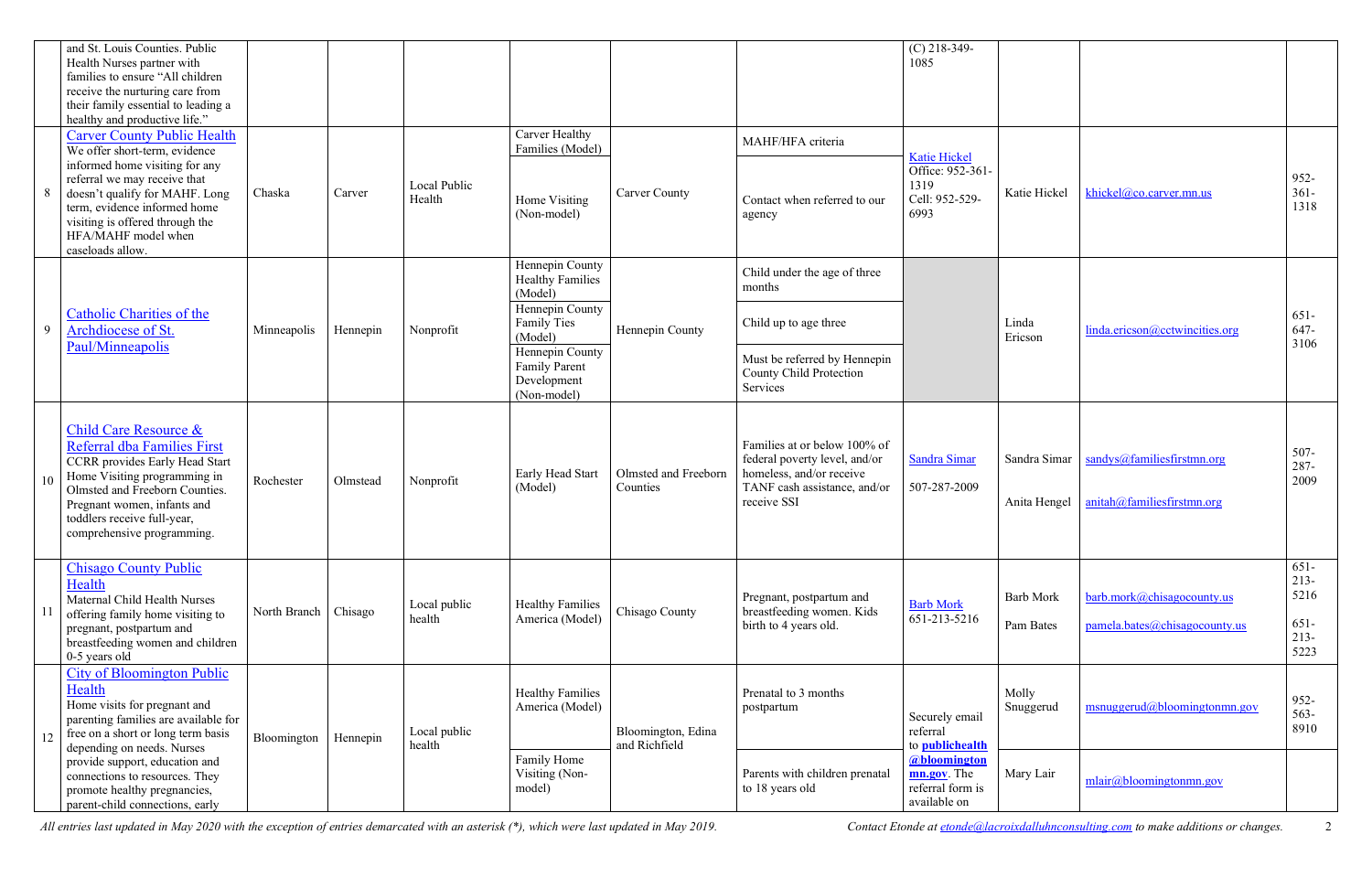|     | childhood development and overall<br>well-being.                                                                                                                                                                                                                                                                                                                                                                            |               |          |                        |                                                           |                            |                                                                                                                                                         | websites<br>Services page:<br>https://www.blo<br>omingtonmn.go<br>$v$ /ph/public-<br>health-nursing-<br>referral<br>$(P): 952-563-$<br>8900<br>$(F)$ : 952-563-<br>8997 |                                          |                                           | 612-<br>716-<br>6761                                              |
|-----|-----------------------------------------------------------------------------------------------------------------------------------------------------------------------------------------------------------------------------------------------------------------------------------------------------------------------------------------------------------------------------------------------------------------------------|---------------|----------|------------------------|-----------------------------------------------------------|----------------------------|---------------------------------------------------------------------------------------------------------------------------------------------------------|-------------------------------------------------------------------------------------------------------------------------------------------------------------------------|------------------------------------------|-------------------------------------------|-------------------------------------------------------------------|
| 13  | <b>Comunidades Latinas Unidas</b><br>en Servicio (CLUES)<br>The program helps low-income,<br>high need Latino and new<br>immigrant families ensure their<br>children are healthy, ready for<br>school, and live safe, stable and<br>nurturing environment.                                                                                                                                                                  | St. Paul      | Ramsey   | Nonprofit              | <b>Evidence Based</b><br>Home Visiting<br>Program (Model) | Seven-county metro<br>area | Low-income, high need Latino<br>and new immigrant families<br>with children prenatal to age 4.                                                          | <b>Cira Sanchez</b><br>612-746-3536                                                                                                                                     | Cira Sanchez<br>Kristina<br>Anderson     | csanchez@clues.org<br>kanderson@clues.org | 612-<br>746-<br>3536<br>612-<br>746-<br>3528                      |
| -14 | <b>Community Action</b><br>Partnership of Ramsey &<br><b>Washington Counties</b><br>Early Head Start Home Visiting<br>for families in Ramsey County<br>who are pregnant or have children<br>under three years of age. Priority is<br>given to low-income families.<br>Home Visits are provided weekly.                                                                                                                      | St. Paul      | Ramsey   | Nonprofit              | Early Head Start<br>(Model)                               | <b>Ramsey County</b>       | All families in Ramsey County<br>who are pregnant or have a<br>child under age 3 are eligible.<br>Priority is given to families<br>who are low-income.  | <b>Jake Johnson</b><br>651-603-5908                                                                                                                                     | Jake Johnson<br>Head Start<br>Enrollment | ijohnson@caprw.org<br>hs-apps@caprw.org   | $651-$<br>$603 -$<br>5908<br>$651 -$<br>603-<br>5977              |
| 15  | <b>Dakota County Public Health</b><br>Department<br>Home visits support families<br>during pregnancy and after<br>delivery. Staff can provide growth<br>and development checks for<br>infants and children, and resources<br>for children with special needs.                                                                                                                                                               | West St. Paul | Dakota   | Local public<br>health | Family Home<br>Visiting (Model<br>& Non-Model)            | Dakota County              | First, second and third time<br>parents                                                                                                                 | 651-554-6115                                                                                                                                                            | Gina<br>Adasiewicz                       | gina.adasiewicz@co.dakota.mn.us           | 952-<br>891-<br>7149                                              |
| -16 | <b>Division of Indian Work</b><br>Family Spirit is a peer educator<br>program providing support for<br>American Indian mothers and<br>parents of children ages 3 and<br>under. Families will learn<br>information about how to have the<br>healthiest pregnancy for them and<br>their baby, how to be prepared for<br>the birth of the baby, and get<br>prepared for how the baby will<br>impact their future. This program | Minneapolis   | Hennepin | Nonprofit              | Family Spirit<br>(Model)                                  | Twin Cities                | Child must be American<br>Indian or Alaska Native (even<br>if current caregiver is not).<br>Ideally mom is still pregnant,<br>first time parent/mother. | Takayla<br>Lightfield<br>612-276-1562                                                                                                                                   | Takayla<br>Lightfield                    | tlightfield@diw-mn.org                    | $\circ$<br>612-<br>276-<br>1562<br>(c)<br>612-<br>$235 -$<br>0975 |
|     | consists of regular home visits that<br>can occur in the home or wherever<br>the parents feel comfortable.                                                                                                                                                                                                                                                                                                                  |               |          |                        |                                                           |                            |                                                                                                                                                         |                                                                                                                                                                         | Shanah<br>Regguinti                      | $sregquinti@div-mn.org$                   | 612-<br>279-<br>6353                                              |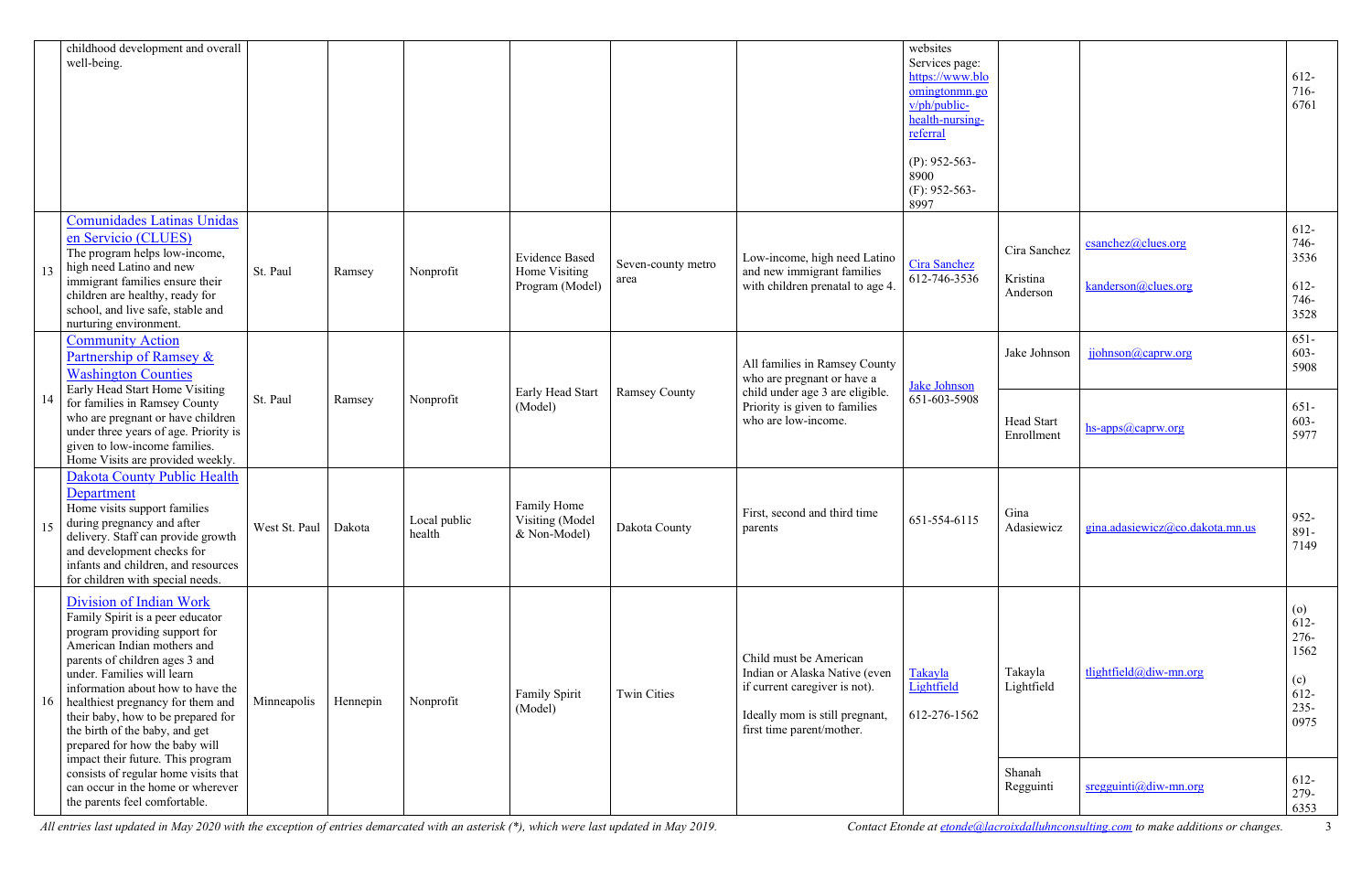|    | 17   Dodge County Public Health                                                                                                                                                                                                                                                                                                                                                                                                                                                                                                                                                                                                                                            | Dodge<br>Center | Dodge     | Local public<br>health           | <b>Healthy Families</b><br>of SE Minnesota<br>(Model)<br>Partners in<br>Parenting (Non- | Dodge County                                            | Income based                                                                                                                                                                                                            |                                        | Christie                                              | Kristin Cerda   kristin.cerda@co.dodge.mn.us                               | 507-<br>635-<br>6150<br>$507 -$<br>635-        |
|----|----------------------------------------------------------------------------------------------------------------------------------------------------------------------------------------------------------------------------------------------------------------------------------------------------------------------------------------------------------------------------------------------------------------------------------------------------------------------------------------------------------------------------------------------------------------------------------------------------------------------------------------------------------------------------|-----------------|-----------|----------------------------------|-----------------------------------------------------------------------------------------|---------------------------------------------------------|-------------------------------------------------------------------------------------------------------------------------------------------------------------------------------------------------------------------------|----------------------------------------|-------------------------------------------------------|----------------------------------------------------------------------------|------------------------------------------------|
|    |                                                                                                                                                                                                                                                                                                                                                                                                                                                                                                                                                                                                                                                                            |                 |           |                                  | model)                                                                                  |                                                         |                                                                                                                                                                                                                         |                                        | Agerter                                               | $christine.agetter@co.dodge.mn.us$                                         | 6150                                           |
| 18 | Duluth Public Schools Early<br><b>Childhood Family Education</b>                                                                                                                                                                                                                                                                                                                                                                                                                                                                                                                                                                                                           | Duluth          | St. Louis | Local educational<br>institution | Parenting<br>education, based<br>on individual                                          | Within Duluth Public<br>Schools boundary                | For any parent with children<br>prenatal to age 5                                                                                                                                                                       |                                        | Sharie<br><b>Blevins</b>                              | earlychildhood@isd709.org                                                  | 218-<br>$336-$<br>8815,<br>option              |
|    | (ECFE)                                                                                                                                                                                                                                                                                                                                                                                                                                                                                                                                                                                                                                                                     |                 |           |                                  | parenting needs<br>(Non-model)                                                          | lines                                                   |                                                                                                                                                                                                                         |                                        | Jen Jaros                                             | jennifer.jaros@isd709.org                                                  | 218-<br>336-<br>8812,<br>option                |
| 19 | *ECFE (Cloquet)                                                                                                                                                                                                                                                                                                                                                                                                                                                                                                                                                                                                                                                            | Cloquet         | Carlton   | Local educational<br>institution | Early childhood<br>family education                                                     | Cloquet                                                 |                                                                                                                                                                                                                         |                                        | Grace Hall                                            | ghall@isd94.org                                                            | $218-$<br>879-<br>9291                         |
|    |                                                                                                                                                                                                                                                                                                                                                                                                                                                                                                                                                                                                                                                                            |                 |           |                                  | (Non-model)                                                                             |                                                         |                                                                                                                                                                                                                         |                                        | Cassie Marc                                           | $cmarc(a)$ isd94.org                                                       | $218-$<br>879-<br>9291                         |
| 20 | <b>ECFE Detroit Lakes ISD22</b>                                                                                                                                                                                                                                                                                                                                                                                                                                                                                                                                                                                                                                            | Detroit Lakes   | Becker    | Local educational<br>institution | Early childhood<br>family education<br>(Non-model)                                      | Detroit Lakes ISD22                                     | Outreach visit, preschool on<br>wheels                                                                                                                                                                                  |                                        | Fran<br>Rethwisch<br>Annmarie                         | frethwisch@detlakes.k12.mn.us                                              | 218-<br>847-<br>4418                           |
| 21 | Family Center Home Visiting<br>(Northland, Pillager, Pine<br>River-Backus)<br>Family Center Home Visiting is a<br>free program through the Pine<br>River-Backus, Northland and<br>Pillager Family Centers. If you are<br>expecting a child, or have and<br>infant under 3 months of age, you<br>may quality for our home visiting<br>program. During home visits we<br>would discuss how things are<br>going for you and your baby, as<br>well as what to expect from your<br>baby over the next few<br>months. We support your family<br>by listening, answering questions,<br>connecting you with resources, and<br>cheering your successes in life and<br>in parenting. | Pine River      | Cass      | Nonprofit                        | <b>Healthy Families</b><br>Home Visiting<br>(Model)                                     | Pine River, Pillager,<br>Remer, Backus and<br>Longville | Depending on the family<br>situation we have two<br>enrollment eligibility criteria:<br>Families can enroll prenatally<br>through baby turning three<br>months old or prenatally<br>through child's second<br>birthday. | Leslie<br>Bouchonville<br>218-587-4292 | Lacher<br>Leslie<br>Bouchonville<br><b>Betty Doss</b> | alacher@detlakes.k12.mn.us<br>prbfcles@uslink.net<br>plfamily@brainerd.net | 218-<br>587-<br>4292<br>$218-$<br>746-<br>4009 |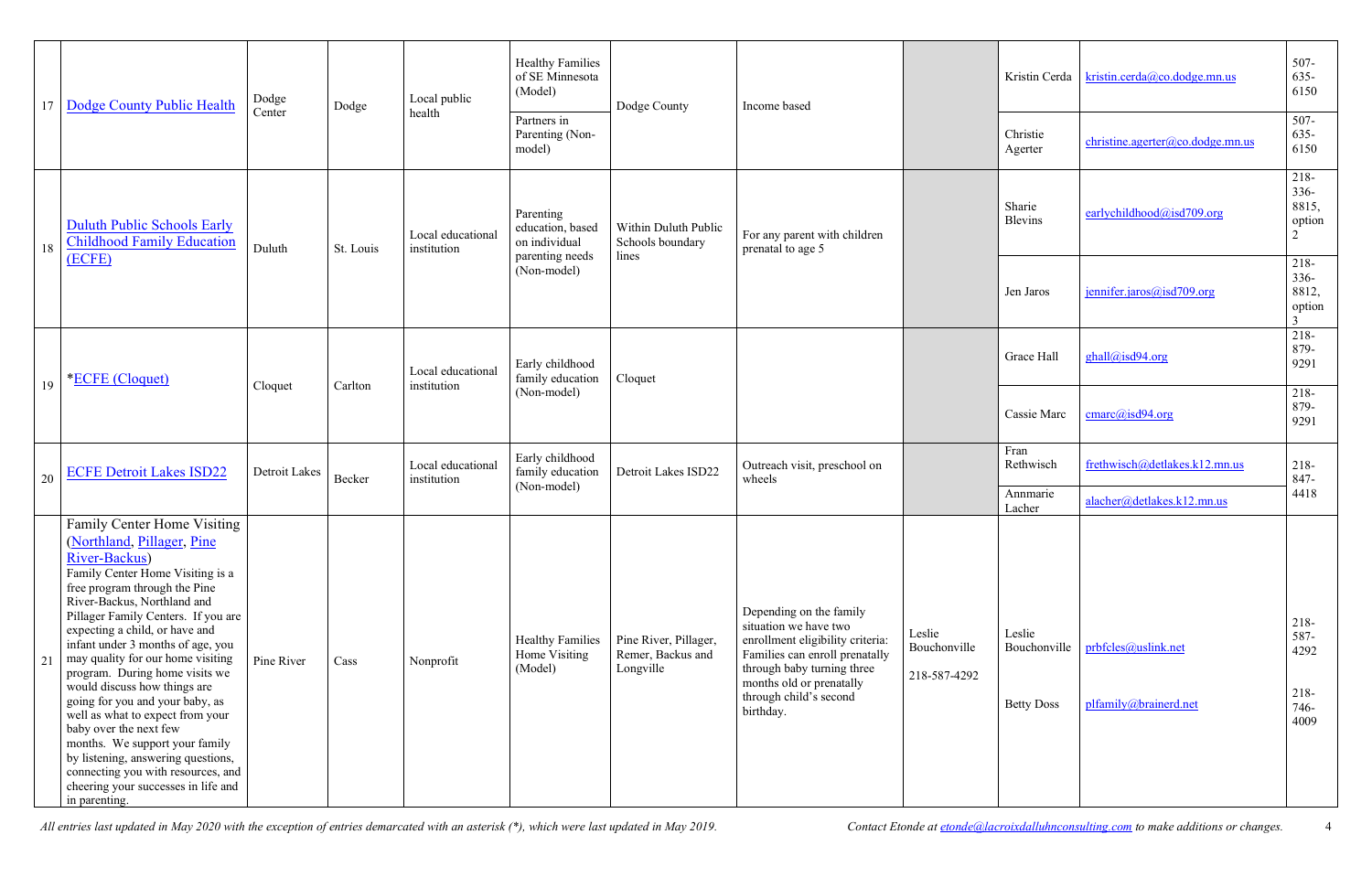| 22 | FamilyWise                                                                                                                                                               | Minneapolis | Hennepin | Nonprofit              | Parent Support<br>Services Program<br>& In-Home<br><b>Parent Education</b><br>(Non-model) | Anoka, Dakota,<br>Hennepin, Ramsey<br>and Washington<br>Counties | Have at least one child age 10<br>or younger, or be pregnant and<br>be exposed to two or more<br>child maltreatment risk factors.<br>including but not limited to:<br>poverty, domestic violence,<br>alcohol or drug problems,<br>mental health concerns, past<br>history of child protection<br>involvement or homelessness. | <b>Family Services</b><br>Support<br>Manager<br>(P)<br>612.877.7830<br>(F)<br>612.617.0193 | Brittany<br>Seidel<br>Rachel<br>Lundy | bseidel@familywiseservices.org<br>rlundy@familywiseservices.org | 612-<br>877-<br>7830<br>$612 -$<br>877-<br>7839 |
|----|--------------------------------------------------------------------------------------------------------------------------------------------------------------------------|-------------|----------|------------------------|-------------------------------------------------------------------------------------------|------------------------------------------------------------------|-------------------------------------------------------------------------------------------------------------------------------------------------------------------------------------------------------------------------------------------------------------------------------------------------------------------------------|--------------------------------------------------------------------------------------------|---------------------------------------|-----------------------------------------------------------------|-------------------------------------------------|
|    | 23 Fond du Lac                                                                                                                                                           | Cloquet     | Carlton  | Tribal                 | Nurse Family<br>Partnership<br>(Model)                                                    | FDL service area                                                 | Sign up prenatally before 28th<br>week of pregnancy; no<br>income; multips included                                                                                                                                                                                                                                           |                                                                                            | Celeste<br>Ekberg                     | celesteekberg@fdlrez.com                                        | 218-<br>878-<br>3705                            |
|    | 24   Fond du Lac Head Start                                                                                                                                              | Cloquet     | Carlton  | Nonprofit              | Early Head Start<br>(Model)                                                               | Cloquet/Fond du Lac                                              | Income-based                                                                                                                                                                                                                                                                                                                  |                                                                                            | Marilu<br>Johnsen                     | marilujohnsen@fdlrez.com                                        | 218-<br>878-<br>8125                            |
| 25 | <b>Greater Minneapolis Crisis</b><br><b>Nursery</b>                                                                                                                      | Minneapolis | Hennepin | Nonprofit              | Clinical Home<br><b>Visiting Program</b><br>(Model)                                       | Hennepin County                                                  | Family with at least one child<br>birth - five                                                                                                                                                                                                                                                                                |                                                                                            | Christina<br>Robert                   | crobert@crisisnursery.org                                       | 612-<br>$767 -$<br>8475                         |
|    |                                                                                                                                                                          |             |          |                        | Strengthening the<br>Parent/Child<br>Relationship<br>(Non-model)                          |                                                                  | Families with at least one child<br>birth - six                                                                                                                                                                                                                                                                               |                                                                                            | Ericka<br>Bassey                      | ebassey@crisisnursery.org                                       | 612-<br>767-<br>8463                            |
|    | <b>Headway Emotional Health</b>                                                                                                                                          |             |          |                        | <b>Healthy Families</b><br>America (Model)                                                | Hennepin County                                                  | Prenatal - 3 mos.                                                                                                                                                                                                                                                                                                             |                                                                                            | Erin Hansen                           | erin.hansen@headway.org                                         | $612 -$<br>$861 -$                              |
| 26 | Services                                                                                                                                                                 | Richfield   | Hennepin | Nonprofit              | Family Spirit<br>(Model)                                                                  |                                                                  | Open to prenatal $-6$ mos.<br>American Indian families                                                                                                                                                                                                                                                                        |                                                                                            | Jillian Nelson<br>Erin Hansen         | jillian.nelson@headway.org<br>erin.hansen@headway.org           | 1675                                            |
|    | <b>Hennepin County Public</b><br>Health<br>We offer a continuum of home<br>visiting services, under three                                                                |             |          |                        | Nurse Family<br>Partnership<br>(Model)                                                    |                                                                  | First time mothers before 27<br>weeks gestation. Income<br>requirements                                                                                                                                                                                                                                                       |                                                                                            | Meredith<br>Martinez                  | meredith.martinez@hennepin.us                                   | 612-<br>$543-$<br>5446                          |
|    | models. We use Nurse-Family<br>Partnership, Healthy Families<br>America, and Parents as Teachers.<br>Our contracted agencies (Catholic<br>Charities, Greater Minneapolis |             |          |                        | <b>Healthy Families</b>                                                                   |                                                                  | First or second birth, pregnant                                                                                                                                                                                                                                                                                               | <b>Meg Schrafft</b><br>612-414-5696                                                        | Meg Schrafft                          | meagan.schrafft@hennepin.us                                     | 612-<br>$414-$<br>5696                          |
| 27 | Crisis Nursery, Headway, MVNA,<br>and St David's) come from a<br>variety of backgrounds<br>professionally and culturally, so<br>we're able to match families with        | Minneapolis | Hennepin | Local public<br>health | America (Model)                                                                           | Hennepin County<br>excluding<br>Bloomington,                     | or less than 3 month old baby                                                                                                                                                                                                                                                                                                 | Email<br>familyhv@hen<br>nepin.us or find<br>referral form<br>here:                        | Jessica Boyer                         | jessica.boyer@hennepin.us                                       | $651 -$<br>587-<br>8377                         |
|    | the agency and the program that<br>will fit them best. We provide<br>support during a pregnancy and<br>early years of parenting, ideas                                   |             |          |                        | Family Ties<br>(Model)                                                                    | Richfield and Edina                                              | High risk families with at least<br>one child under the age of 5,<br>includes pregnant women and<br>families in CP                                                                                                                                                                                                            | https://www.hen<br>nepin.us/residen<br>ts/health-<br>medical/early-                        |                                       |                                                                 |                                                 |
|    | about how to care for and play<br>with baby, information about how<br>baby is growing and developing                                                                     |             |          |                        | Helping Us Grow<br>(Non-model;<br>ECFE)                                                   |                                                                  | Pregnant or families with<br>newborns living in multiple<br>school districts in suburban                                                                                                                                                                                                                                      | childhood-<br>intervention-<br>services -                                                  | Melodie<br>Hanson                     | melodie hanson@rdale.org                                        | $763-$<br>$504 -$<br>4981                       |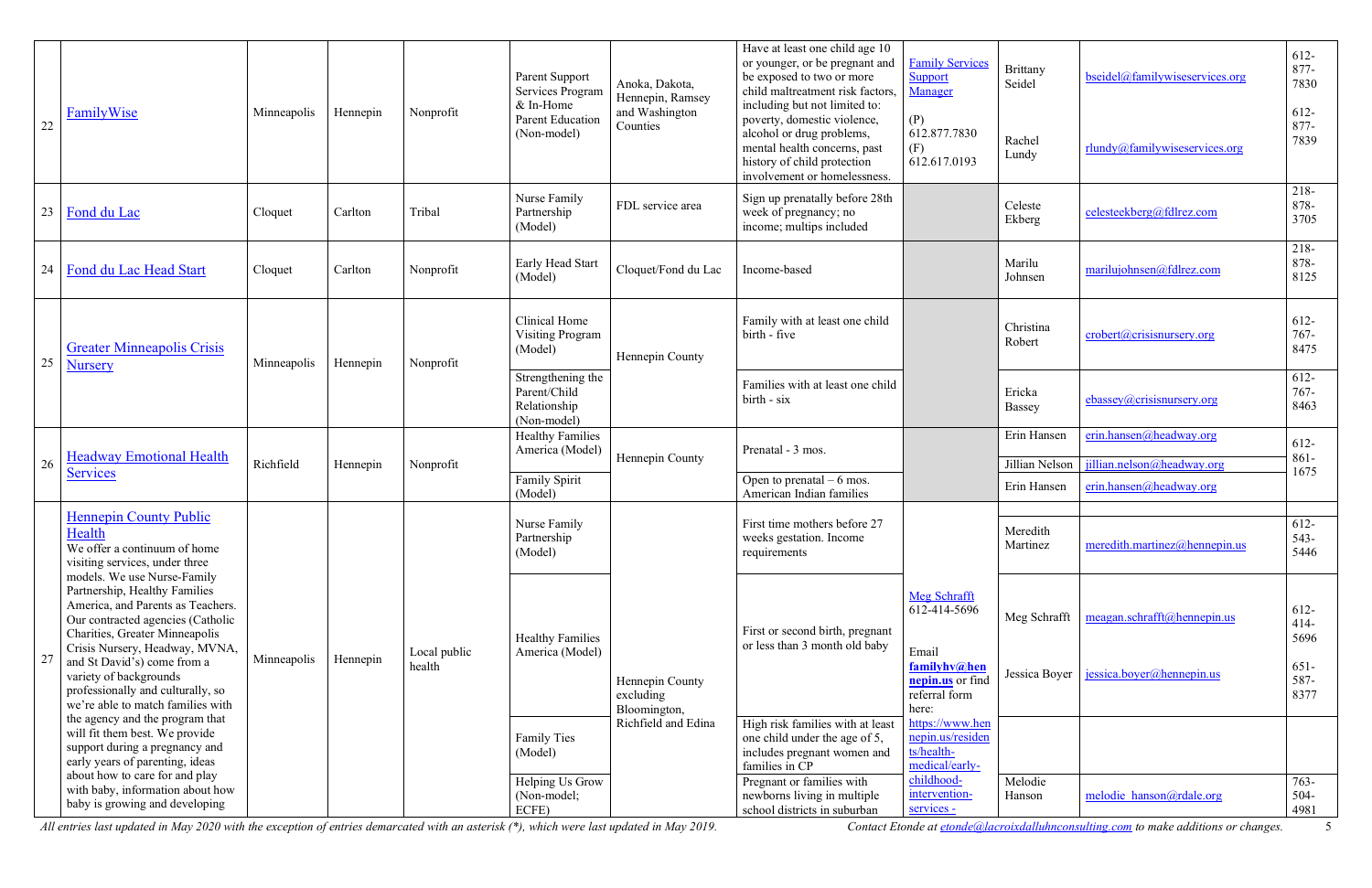|    | and ideas for connecting to<br>community resources.                                                                                                                                                                                                                                                                                                                                                                                                 |                                                               |                                                      |                                 |                                                            |                                                                                                | Hennepin County. Provides 1<br>2 visits to help families find<br>needed local resources or<br>additional home visiting<br>services.                                                                                                                                                                                                                            | evidence-based-<br>home-visiting                                               |                                                   |                                               |                                 |
|----|-----------------------------------------------------------------------------------------------------------------------------------------------------------------------------------------------------------------------------------------------------------------------------------------------------------------------------------------------------------------------------------------------------------------------------------------------------|---------------------------------------------------------------|------------------------------------------------------|---------------------------------|------------------------------------------------------------|------------------------------------------------------------------------------------------------|----------------------------------------------------------------------------------------------------------------------------------------------------------------------------------------------------------------------------------------------------------------------------------------------------------------------------------------------------------------|--------------------------------------------------------------------------------|---------------------------------------------------|-----------------------------------------------|---------------------------------|
|    |                                                                                                                                                                                                                                                                                                                                                                                                                                                     |                                                               |                                                      |                                 | Short term<br>therapeutic home<br>visiting (Non-<br>model) |                                                                                                | Low income, pregnant or<br>parenting, children with<br>special health care needs<br>(prematurity, asthma, lead<br>poisoning, etc)                                                                                                                                                                                                                              |                                                                                |                                                   |                                               |                                 |
|    |                                                                                                                                                                                                                                                                                                                                                                                                                                                     |                                                               |                                                      |                                 | <b>Family Connects</b>                                     |                                                                                                | All families that deliver at<br>HCMC and live in Hennepin<br>County – excluding<br>Bloomington, Edina,<br>Richfield.                                                                                                                                                                                                                                           | MVNA intake                                                                    | Liza Parten                                       | elizabeth.parten@hcmed.org                    | 612-<br>998-<br>4836            |
| 28 | Hennepin Healthcare-MVNA                                                                                                                                                                                                                                                                                                                                                                                                                            | Minneapolis                                                   | Hennepin                                             | Health care system<br>nonprofit | (Model)                                                    | Minneapolis $&$<br>Suburban Hennepin<br>County (excluding<br>Bloomington,<br>Richfield, Edina) | (Participating families receive<br>a nurse visit around 3 weeks<br>postpartum. This visit is to<br>provide support, education and<br>referrals to all new families.)                                                                                                                                                                                           | https://securefor<br>m.luxsci.com/fo<br>rms/18249/1231<br>1/keMD/form.ht<br>ml |                                                   |                                               |                                 |
|    |                                                                                                                                                                                                                                                                                                                                                                                                                                                     |                                                               |                                                      |                                 | <b>MVNA</b> Nurse<br>Family<br>Partnership<br>(Model)      |                                                                                                | Low income, first time mother,<br>pregnant less than 29 weeks,<br>high risk multiparous women                                                                                                                                                                                                                                                                  | familyfax@hcm<br>ed.org<br>612-617-4631                                        | Dawn Nelson                                       | dawnr.nelson@hcmed.org                        | 612-<br>246-<br>2348            |
|    |                                                                                                                                                                                                                                                                                                                                                                                                                                                     |                                                               |                                                      |                                 | MVNA Healthy<br>Families America<br>(Model)                |                                                                                                | Low income, pregnant or child<br>less than 3 months,<br>primiparious or multiparous<br>women                                                                                                                                                                                                                                                                   |                                                                                | Elizabeth<br>Theis                                | elizabeth.theis@hcmed.org                     | 612-<br>998-<br>4519            |
|    |                                                                                                                                                                                                                                                                                                                                                                                                                                                     |                                                               |                                                      |                                 | Teen Hope<br>(Non-model)                                   |                                                                                                | Pregnant and parenting young<br>parents in Hennepin County<br>who receive MFIP and are<br>enrolled in secondary or<br>postsecondary education.                                                                                                                                                                                                                 |                                                                                | Mary Pat<br>Sigurdson                             | mary.sigurdson@hcmed.org                      | $612 -$<br>998-<br>5775         |
| 29 | <b>Horizon Public Health</b><br>Horizon Public Health promotes<br>healthy families and safe,<br>nurturing environments for<br>children. Public Health Nurses are<br>available to meet with pregnant<br>and/or parenting families in the<br>convenience of their home at no<br>cost to them. Visits are voluntary<br>and are tailored to the individual<br>family's interests and needs with<br>the hopes of making parenting fun<br>and meaningful. | Alexandria,<br>Glenwood,<br>Wheaton,<br>Elbow Lake,<br>Morris | Douglas,<br>Pope,<br>Traverse,<br>Grant &<br>Stevens | Local public<br>health          | Horizon Public<br>Health (Non-<br>model)                   | Douglas, Pope,<br>Traverse, Grant &<br>Stevens counties                                        | Horizon Public Health has a<br>variety of home visiting<br>options. We offer universal<br>home visits to all new moms<br>after the birth of a child and<br>have nurses especially trained<br>in lactation. Public Health<br>Nurses are available to meet<br>with pregnant and/or parenting<br>families in the convenience of<br>their home at no cost to them. | Horizon Public<br>Health<br>320-763-4127                                       | Horizon<br>Public Health<br><b>Intake Nurse</b>   | traciec@horizonph.org                         | $320 -$<br>763-<br>4127         |
| 30 | <b>Horizon Public</b><br>Health/Countryside Public<br>Health                                                                                                                                                                                                                                                                                                                                                                                        | Alexandria,<br>Glenwood,<br>Wheaton,<br>Elbow Lake,           | Douglas<br>Pope,<br>Traverse,<br>Grant,              | Local public<br>health          | <b>Healthy Families</b><br>West Central<br>Minnesota (HFA  | Douglas, Pope,<br>Traverse, Grant,<br>Stevens, Yellow<br>Medicine, Swift,                      | Pregnant women or caregivers<br>with children up to 14 days<br>after birth. (Human Services<br>can refer up to 24 months                                                                                                                                                                                                                                       |                                                                                | Tracie<br>Crouse,<br><b>Intake Nurse</b><br>Kayla | traciec@horizonph.org<br>kaylan@horizonph.org | $320 -$<br>763-<br>4127<br>320- |
|    |                                                                                                                                                                                                                                                                                                                                                                                                                                                     | Morris,                                                       | Stevens,                                             |                                 | Model)                                                     | Chippewa, Big Stone,                                                                           | under Child Welfare Criteria if                                                                                                                                                                                                                                                                                                                                |                                                                                | Nelson,                                           |                                               | 624-                            |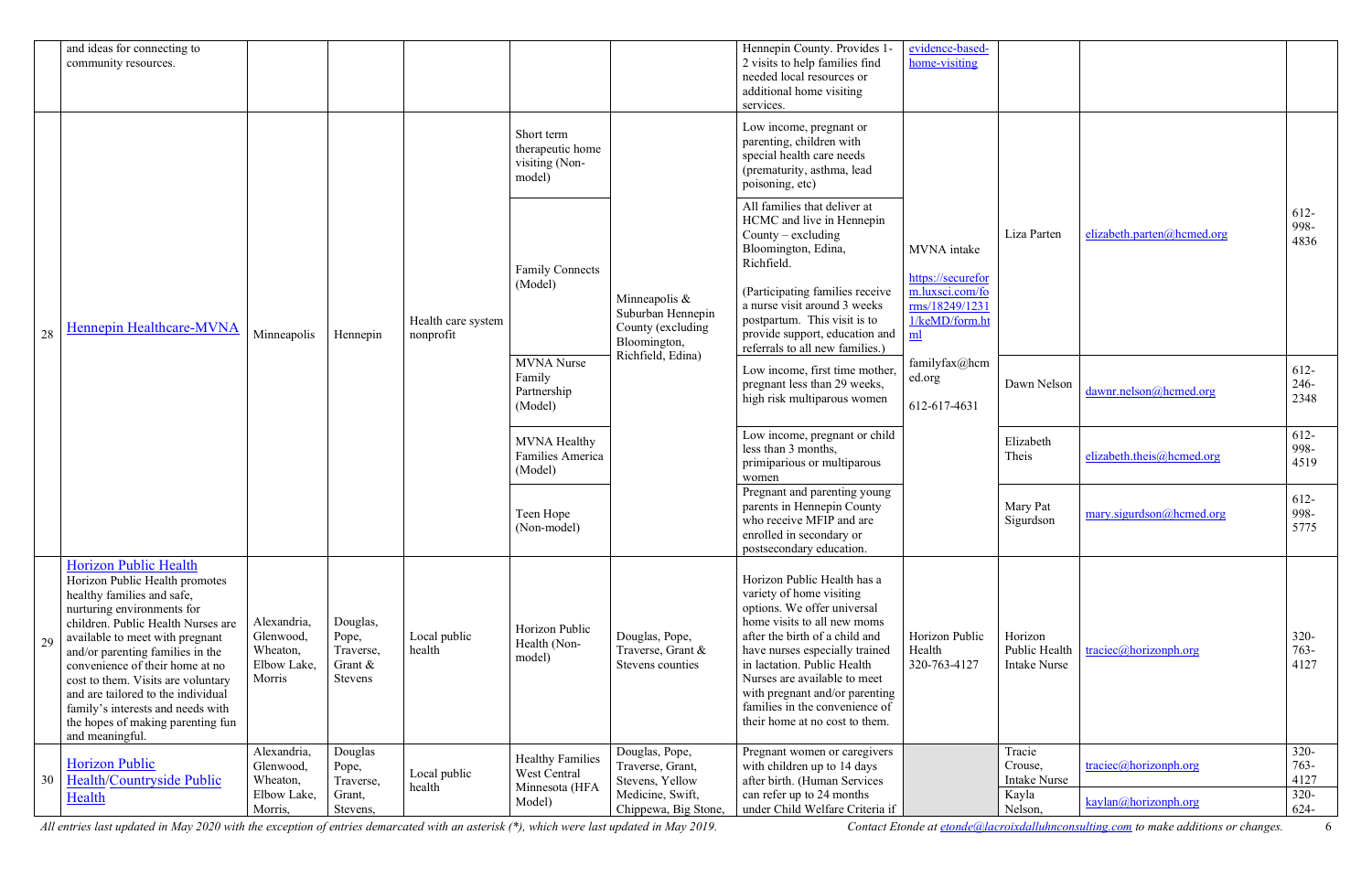|     |                                                                                                                                                                                                                                                                                                                                                                                                                                                    | Granite Falls,<br>Benson,<br>Montevideo,<br>Ortonville,<br>Lac qui Parle | Yellow<br>Medicine,<br>Swift,<br>Chippewa,<br>Big Stone,<br>Lac qui<br>Parle |                                 |                                                                                                                  | Lac qui Parle Counties                                                           | no court involvement.)                            |                                        | Supervisor                                |                                                                    | 7836                                                 |
|-----|----------------------------------------------------------------------------------------------------------------------------------------------------------------------------------------------------------------------------------------------------------------------------------------------------------------------------------------------------------------------------------------------------------------------------------------------------|--------------------------------------------------------------------------|------------------------------------------------------------------------------|---------------------------------|------------------------------------------------------------------------------------------------------------------|----------------------------------------------------------------------------------|---------------------------------------------------|----------------------------------------|-------------------------------------------|--------------------------------------------------------------------|------------------------------------------------------|
| 31  | *Itasca County Health and<br><b>Human Services</b>                                                                                                                                                                                                                                                                                                                                                                                                 | Grand Rapids   Itasca                                                    |                                                                              | Local public<br>health          | <b>Healthy Families</b><br>Itasca (Model)<br>Healthy<br>Beginnings<br>Universal Home<br>Visiting (Non-<br>model) | Itasca County                                                                    | First pregnancy, WIC eligible<br>All are eligible | <b>Ginger Parlanti</b><br>218-327-6196 | Ginger<br>Parlanti<br>Linsey<br>Savage    | ginger.parlanti@co.itasca.mn.us<br>lines y.savage@co. its ca.mn.us | $218-$<br>$327 -$<br>6916<br>218-<br>$327 -$<br>6172 |
| 32  | Jewish Family & Children's<br><b>Service of Minneapolis</b><br>ParentChild+, formerly known as<br>Parent-Child Home Program or<br>PCHP, is a free evidence-based<br>early literacy, parenting and school<br>readiness model program that<br>provides two 30-minute home<br>visits per week for two years.<br>Begin serving families when child<br>is between 16 months-3 years of<br>age. Also offer a Family Child<br>Care model of ParentChild+. | Golden<br>Valley                                                         | Hennepin                                                                     | Nonprofit                       | ParentChild+<br>(Model)                                                                                          | Twin Cities and parts<br>of Greater Minnesota,<br>inquire for specifics          | Income $&$ age of child(ren)                      | <b>Kristi Murray</b><br>952-417-2120   | Kristi Murray                             | kmurray@jfcsmpls.org                                               | $952 -$<br>$417-$<br>2120                            |
|     | 33 Joyce Preschool                                                                                                                                                                                                                                                                                                                                                                                                                                 | Minneapolis                                                              | Hennepin                                                                     | Nonprofit                       | Home visiting<br>(Non-model)                                                                                     | Minneapolis/Hennepin<br>County                                                   | Income or by request                              |                                        | Laura<br>Tompkins<br>Karina<br>Cerrato    | laura. tompkins@joycepreschool.org<br>karina@joycepreschool.org    | 612-<br>823-<br>2447                                 |
|     |                                                                                                                                                                                                                                                                                                                                                                                                                                                    |                                                                          |                                                                              | County human<br>services/social | Family Home<br>Visiting (Non-<br>model traditional)                                                              | Kandiyohi County                                                                 | Prenatal to 3 years old                           |                                        | Jody<br>Ammerman<br>Denise<br>Kragenbring | jody.ammerman@kcmn.us<br>denise.kragenbring@kcmn.us                | $320 -$<br>$231-$<br>7800                            |
| 34  | <b>Kandiyohi County Health</b><br>and Human Services                                                                                                                                                                                                                                                                                                                                                                                               | Willmar                                                                  | Kandiyohi                                                                    | services and<br>public health   | Supporting<br>Hands Nurse<br>Family                                                                              | Kandiyohi and 20 SW<br>counties                                                  | Low income, first birth                           |                                        | Lacey<br>Severson                         | $l$ acey.severson@shnfp.org                                        | $320 -$<br>$815 -$<br>9441                           |
|     |                                                                                                                                                                                                                                                                                                                                                                                                                                                    |                                                                          |                                                                              |                                 | Partnership<br>(Model)                                                                                           |                                                                                  | through age 2                                     |                                        | Katie Jensen                              | katie.jensen@shnfp.org                                             | $320 -$<br>287-<br>2585                              |
| 135 | Lakes and Pines CAC, Inc.                                                                                                                                                                                                                                                                                                                                                                                                                          | Mora                                                                     | Kanabec                                                                      | Nonprofit                       | Early Head Start<br>and Head Start<br>(Model)                                                                    | Aitkin, Carlton,<br>Chisago, Isanti,<br>Kanabec, Mille Lacs<br>and Pine Counties | Income, age of child, family<br>risk factors      | <b>Tammy Arend</b><br>320-679-1800     | Kraig Gratke<br>Tammy<br>Arend            | kraig.gratke@lakesandpines.org<br>tammya@]akesandpines.org         | $320 -$<br>679-<br>1800                              |

|                                      | Supervisor                             |                                                                  | 7836                                                  |
|--------------------------------------|----------------------------------------|------------------------------------------------------------------|-------------------------------------------------------|
| Ginger Parlanti<br>218-327-6196      | Ginger<br>Parlanti<br>Linsey<br>Savage | ginger.parlanti@co.itasca.mn.us<br>linsey.savage@co.itasca.mn.us | $218 -$<br>$327 -$<br>6916<br>218-<br>$327 -$<br>6172 |
| <b>Kristi Murray</b><br>952-417-2120 | Kristi Murray                          | kmurray@jfcsmpls.org                                             | $952 -$<br>$417 -$<br>2120                            |
|                                      | Laura<br>Tompkins<br>Karina            | laura.tompkins@joycepreschool.org                                | 612-<br>823-<br>2447                                  |
|                                      | Cerrato                                | karina@joycepreschool.org                                        |                                                       |
|                                      | Jody<br>Ammerman                       | jody.ammerman@kcmn.us                                            | $320 -$<br>$231 -$                                    |
|                                      | Denise<br>Kragenbring                  | denise.kragenbring@kcmn.us                                       | 7800                                                  |
|                                      | Lacey<br>Severson                      | lacey. seversion@shnfp.org                                       | $320 -$<br>$815 -$<br>9441                            |
|                                      | Katie Jensen                           | katie.jensen@shnfp.org                                           | 320-<br>287-<br>2585                                  |
| Tammy Arend<br>320-679-1800          | Kraig Gratke<br>Tammy<br>Arend         | kraig.gratke@lakesandpines.org<br>tammya@lakesandpines.org       | 320-<br>679-<br>1800                                  |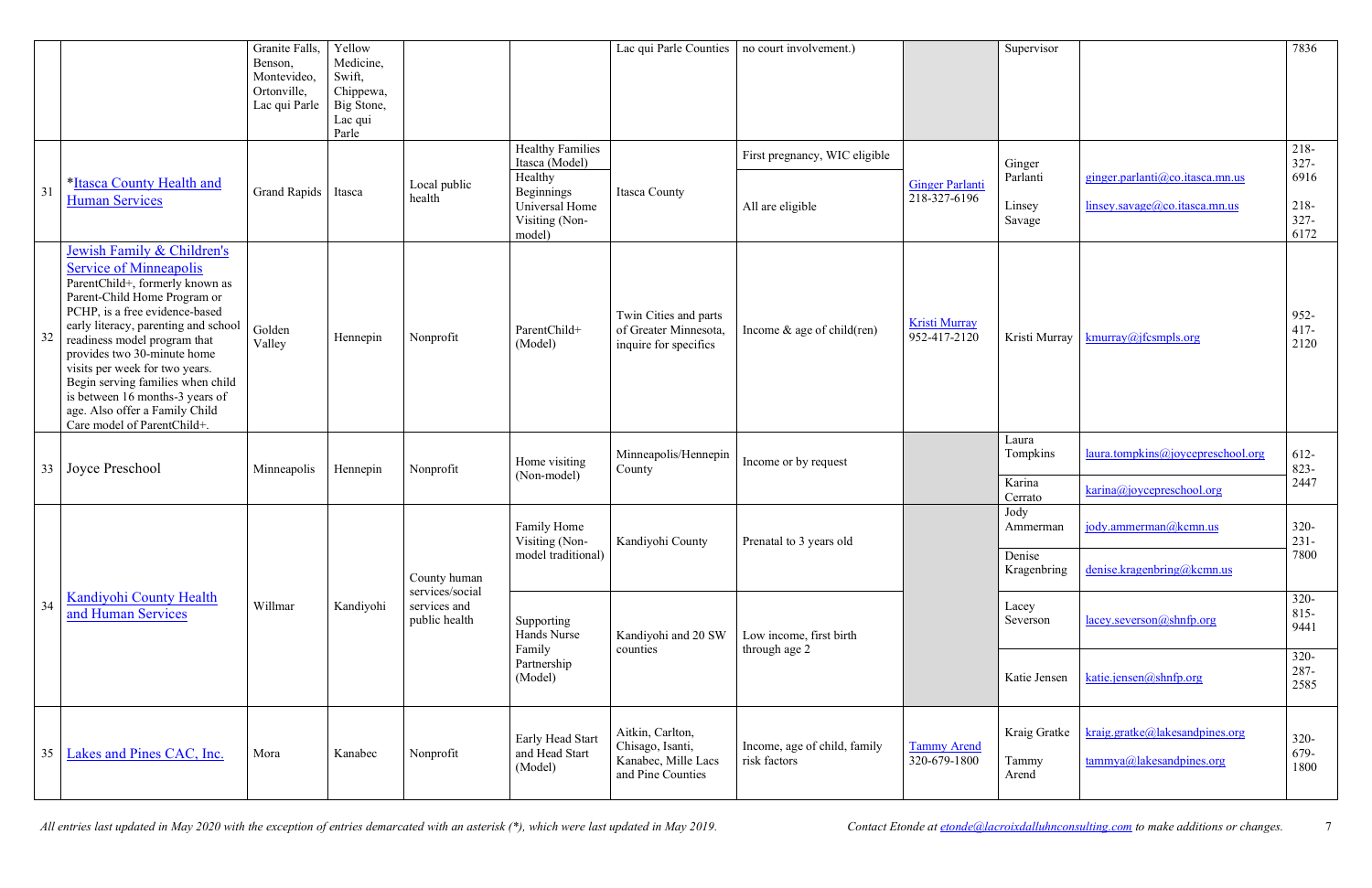| 36 | <b>Lakes and Prairies</b><br><b>Community Action Head</b><br><b>Start</b><br>We provide weekly home visits to<br>families (pre-natal to age 5).                                                                                                                                                                                                                                                                                                                    | Moorhead               |          | Nonprofit              | Lakes and<br>Prairies<br>Community<br>Action Head<br>Start (Model) | Clay and Wilkin<br>counties              | Income and age                                                                                                                                                                                                                                                                                                                                                       | Tiffany<br>McKinnon<br>218-512-1515                          | Kristin<br>Phillips<br>Shanna<br>Grefsrud | kristinp(a)caplp.org<br>shannag(a) caplp.org                      | 218-<br>$512 -$<br>1515<br>$218-$<br>$512 -$<br>1534 |
|----|--------------------------------------------------------------------------------------------------------------------------------------------------------------------------------------------------------------------------------------------------------------------------------------------------------------------------------------------------------------------------------------------------------------------------------------------------------------------|------------------------|----------|------------------------|--------------------------------------------------------------------|------------------------------------------|----------------------------------------------------------------------------------------------------------------------------------------------------------------------------------------------------------------------------------------------------------------------------------------------------------------------------------------------------------------------|--------------------------------------------------------------|-------------------------------------------|-------------------------------------------------------------------|------------------------------------------------------|
|    | Le Sueur County Public<br>37 Health                                                                                                                                                                                                                                                                                                                                                                                                                                | Le Center              | Le Sueur | Local public<br>health | <b>Healthy Families</b><br>America (Model)                         | Le Sueur County                          | Income and risk eligibility                                                                                                                                                                                                                                                                                                                                          | 507-357-8246                                                 | Cindy<br>Shaughnessy<br>Elisa<br>O'Malley | $cshaughnessy@co. le-sueur.mn.us$<br>$eomally@co. le-sueur.mn.us$ | 507-<br>$357 -$<br>8246                              |
| 38 | LifeCare Public Health<br>A home visiting program is<br>available to pregnant women,<br>and families with infants and<br>young children. Income based.<br>Visits made by a Public Health                                                                                                                                                                                                                                                                           | Roseau                 | Roseau   | Local public<br>health | LifeCare Public<br>Health Family<br>Home Visiting<br>(Model)       | Roseau County                            | High risk, prenatal to age 3                                                                                                                                                                                                                                                                                                                                         | Donna Johnson<br>218-463-3211                                | Donna<br>Johnson<br>Julie Pahlen          | donnajohnson@lifecaremc.com<br>ipahlen@lifecaremc.com             | 218-<br>$463 -$<br>3211                              |
|    | Nurse.                                                                                                                                                                                                                                                                                                                                                                                                                                                             |                        |          |                        | In-Home                                                            |                                          | 0-18 currently open in Child                                                                                                                                                                                                                                                                                                                                         |                                                              |                                           |                                                                   |                                                      |
|    |                                                                                                                                                                                                                                                                                                                                                                                                                                                                    |                        |          |                        | Parenting (Non-<br>model)                                          | <b>Ramsey County</b>                     | Protection                                                                                                                                                                                                                                                                                                                                                           | Chandra                                                      | Chandra                                   |                                                                   | $651 -$                                              |
|    | 39 Lifetrack                                                                                                                                                                                                                                                                                                                                                                                                                                                       | St. Paul               | Ramsey   | Nonprofit              | PSOP (Non-<br>model)                                               |                                          | 0-18, screened out of Child<br>Protection                                                                                                                                                                                                                                                                                                                            | <b>Bittmann</b><br>651-265-2426                              | Bittmann                                  | chandrab@lifetrack-mn.org                                         | $265 -$<br>2426                                      |
|    |                                                                                                                                                                                                                                                                                                                                                                                                                                                                    |                        |          |                        | Parents As<br>Teachers (Model)                                     |                                          | $0 - 5$                                                                                                                                                                                                                                                                                                                                                              |                                                              |                                           |                                                                   |                                                      |
| 40 | <b>MAHUBE-OTWA</b><br><b>Community Action</b><br>Partnership, Inc.<br>Head Start and Early Head Start                                                                                                                                                                                                                                                                                                                                                              | Detroit Lakes   Becker |          | Nonprofit              | Mahube-Otwa<br><b>Head Start</b>                                   | Hubbard, Becker and<br>Mahnomen Counties | Priority given to pregnant<br>women and families with<br>children ages 0-5 who are                                                                                                                                                                                                                                                                                   | Michelle<br>Wilkowski                                        | Michelle<br>Wilkowski                     | mwilkowski@mahube.org                                             | $215 -$<br>847-                                      |
|    | home visiting. Weekly visits in the<br>home along with weekly group<br>socialization time.                                                                                                                                                                                                                                                                                                                                                                         |                        |          |                        | (Model)                                                            |                                          | living at or below federal<br>poverty guidelines                                                                                                                                                                                                                                                                                                                     | 215-847-1385                                                 | Jen Soule                                 | jsoule@mahube.org                                                 | 1385                                                 |
|    | <b>McLeod County Public</b><br>Health<br>McLeod County Public Health<br>promotes healthy families and<br>safe, nurturing environments for<br>children. Public Health Nurses are<br>available to meet with pregnant<br>and/or parenting families in the<br>convenience of their home at no<br>cost to them. Visits are voluntary<br>and are tailored to the individual<br>family's interests and needs with<br>the hopes of making parenting fun<br>and meaningful. | Glencoe                | McLeod   | Local public<br>health | McLeod County<br>Public Health<br>(Non-model)                      | McLeod County                            | McLeod County Public Health<br>has a variety of home visiting<br>options. We offer universal<br>home visits to all new moms<br>after the birth of a child and<br>have nurses especially trained<br>in lactation. Public Health<br>Nurses are available to meet<br>with pregnant and/or parenting<br>families in the convenience of<br>their home at no cost to them. | <b>McLeod County</b><br><b>Public Health</b><br>320-864-3185 | McLeod<br>County<br>Public Health         | mcleod.phnsupport@co.mcleod.mn.us                                 | $320 -$<br>864-<br>3185                              |
| 42 | <b>Meeker County Public Health</b><br>Meeker County Public Health<br>provides home visits to mothers<br>prenatally and postpartum, at no<br>cost to them. The nurse focuses on                                                                                                                                                                                                                                                                                     | Litchfield             | Meeker   | Local public<br>health | Family Home<br>Visiting (Non-<br>model)                            | Meeker County                            | No income restriction. We<br>offer universal home visits to<br>ALL new moms after the birth<br>of a child. We have nurses<br>specially trained in lactation,<br>to answer questions around                                                                                                                                                                           | 320-693-5370                                                 | Laurie<br>Terning                         | laurie.terning@co.meeker.mn.us                                    | 320-<br>693-<br>5381                                 |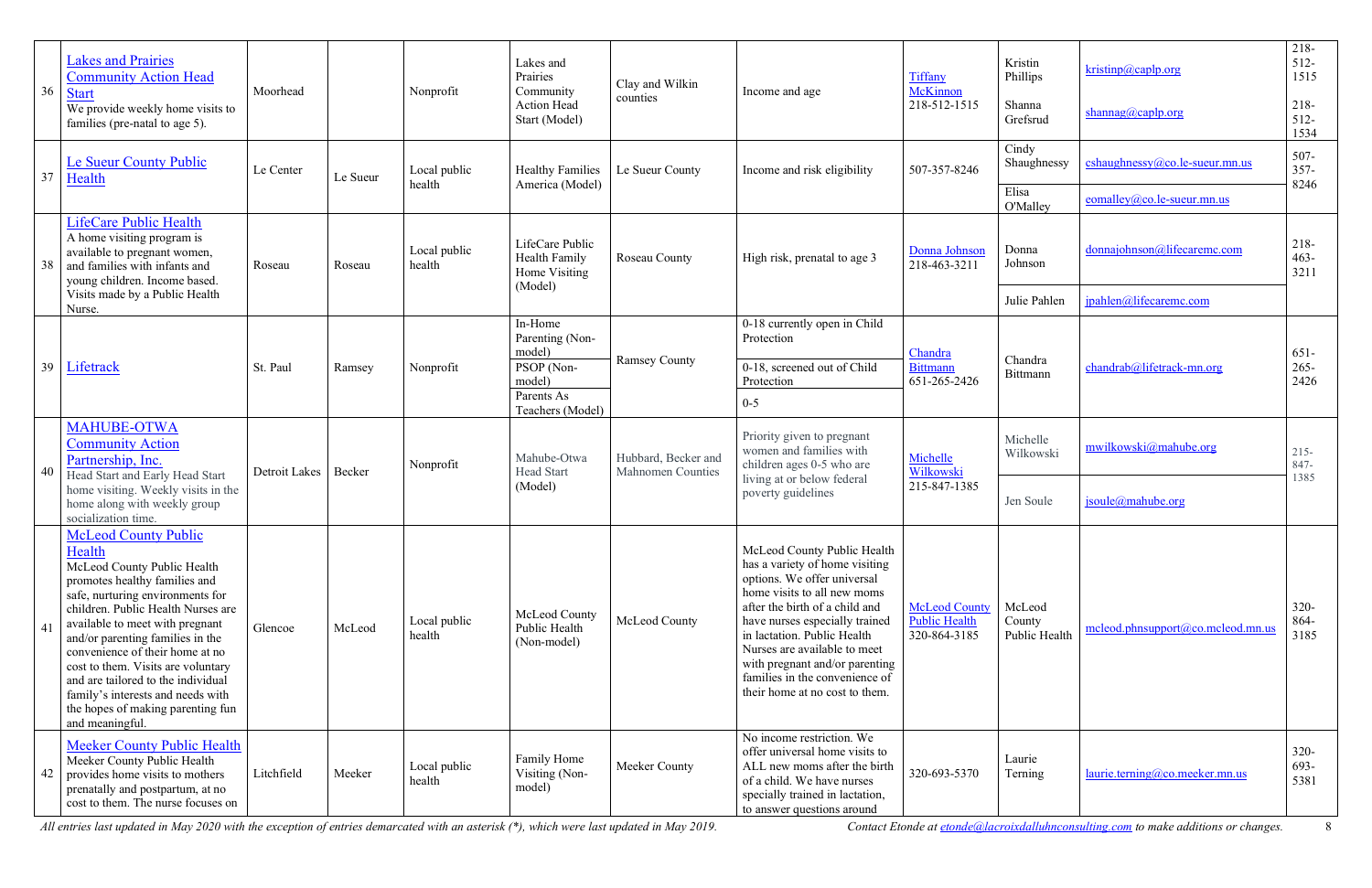|    | helping the client understand their<br>growing child, connecting<br>them with resources in the<br>community and growing their<br>parenting skills.                                                                                                                                                                                                                                                                                        |                                                |                                            |                                                                                                                                                              |                                                             |                                                                                                          | breastfeeding. Public Health<br>nurses will meet with pregnant<br>and/or parenting families in<br>the convenience of their home<br>at no cost to them. |                                                                                                               |                                          |                                                                  |                         |
|----|-------------------------------------------------------------------------------------------------------------------------------------------------------------------------------------------------------------------------------------------------------------------------------------------------------------------------------------------------------------------------------------------------------------------------------------------|------------------------------------------------|--------------------------------------------|--------------------------------------------------------------------------------------------------------------------------------------------------------------|-------------------------------------------------------------|----------------------------------------------------------------------------------------------------------|--------------------------------------------------------------------------------------------------------------------------------------------------------|---------------------------------------------------------------------------------------------------------------|------------------------------------------|------------------------------------------------------------------|-------------------------|
|    | <b>Metro Alliance for Healthy</b><br>Families<br>The Metro Alliance for Healthy<br>Families (MAHF), a collaborative                                                                                                                                                                                                                                                                                                                       |                                                |                                            | Collaboration of<br>10 local public                                                                                                                          |                                                             |                                                                                                          |                                                                                                                                                        |                                                                                                               | Theresa<br>Gomez                         | theresa.gomez@co.dakota.mn.us                                    | $651 -$<br>554-<br>6186 |
| 43 | of 9 counties and 1 city, uses the<br>Healthy Families America home<br>visiting model to support parents<br>who are expecting a baby or have a<br>baby younger than 3 months of<br>age. Trained professionals visit<br>families in their homes or other<br>locations of the family's choosing.<br>Families are served without regard<br>to where they live or move in the<br>Twin Cities region.                                          | West St. Paul<br>(location of<br>admin office) | Dakota<br>(location of<br>admin<br>office) | health departments<br>(Anoka, Carver,<br>Chisago, Dakota,<br>Isanti, Hennepin,<br>Ramsey, Scott &<br>Washington<br>Counties & the<br>City of<br>Bloomington) | <b>Healthy Families</b><br>America (Model)                  | Anoka, Carver,<br>Chisago, Dakota,<br>Isanti, Hennepin,<br>Ramsey, Scott &<br><b>Washington Counties</b> | Parent(s) experiencing<br>multiple stressors and are<br>expecting a child or have an<br>infant younger than three<br>months old.                       | <b>Theresa Gomez</b><br>Please provide<br>city & county of<br>residence when<br>inquiring about<br>referrals. | Liz Oberding                             | elizabeth.oberding@co.dakota.mn.us                               | $651-$<br>554-<br>6182  |
|    | <b>Mille Lacs Community</b><br>Health<br>Family home visiting program<br>available to expectant and families                                                                                                                                                                                                                                                                                                                              |                                                |                                            |                                                                                                                                                              | Mille Lacs<br>County Healthy<br>Families America<br>(Model) |                                                                                                          | Low income (eligible for WIC<br>and/or MA)                                                                                                             |                                                                                                               |                                          |                                                                  |                         |
| 44 | with young children $(0-3)$ . Nurses<br>provide short or long term,<br>voluntary home visits with no cost.<br>Our goal is to provide families an<br>opportunity to learn more about<br>healthy pregnancy, breastfeeding,<br>accessing community resources,<br>and strengthening their parenting<br>skills while engaging in fun<br>activities!                                                                                            | Milaca                                         | Mille Lacs                                 | Local public<br>health                                                                                                                                       | Family Home<br>Visiting (Non-<br>model)                     | Mille Lacs County                                                                                        | None                                                                                                                                                   | <b>Lachelle Brinks</b><br>320-983-8208                                                                        | Lachelle<br><b>Brinks</b><br>Kay Nastrom | lachelle.brinks@millelacs.mn.gov<br>kay.nastrom@millelacs.mn.gov | $320 -$<br>983-<br>8208 |
|    | *Minneapolis Health<br>Department<br>Minneapolis Health Department<br>partners with public health nurses                                                                                                                                                                                                                                                                                                                                  |                                                |                                            |                                                                                                                                                              | Nurse Family<br>Partnership<br>(Model)                      | North Minneapolis                                                                                        | First time pregnant and<br>parenting teens under age 19<br>and enrolled prior to 24 weeks<br>gestation                                                 |                                                                                                               |                                          |                                                                  |                         |
| 45 | to provide evidence informed and<br>evidence based home visiting<br>services to families. Families<br>experiencing disparities in health<br>related areas such as child<br>maltreatment, birth outcomes,<br>infant mortality, and school<br>readiness. The short and long-<br>term, family centered home<br>visiting models provide an<br>opportunity to connect families to<br>home visiting service best suited to<br>meet their needs. | Minneapolis                                    | Hennepin                                   | Local public<br>health                                                                                                                                       | <b>Healthy Families</b><br>America (Model)                  | North and South<br>Minneapolis                                                                           | Pregnant and parenting<br>families $\leq$ 24 years of age                                                                                              | Stephanie<br>Graves                                                                                           | Stephanie<br>Graves                      | stephanie.graves@minneapolismn.gov                               | 612-<br>673-<br>3735    |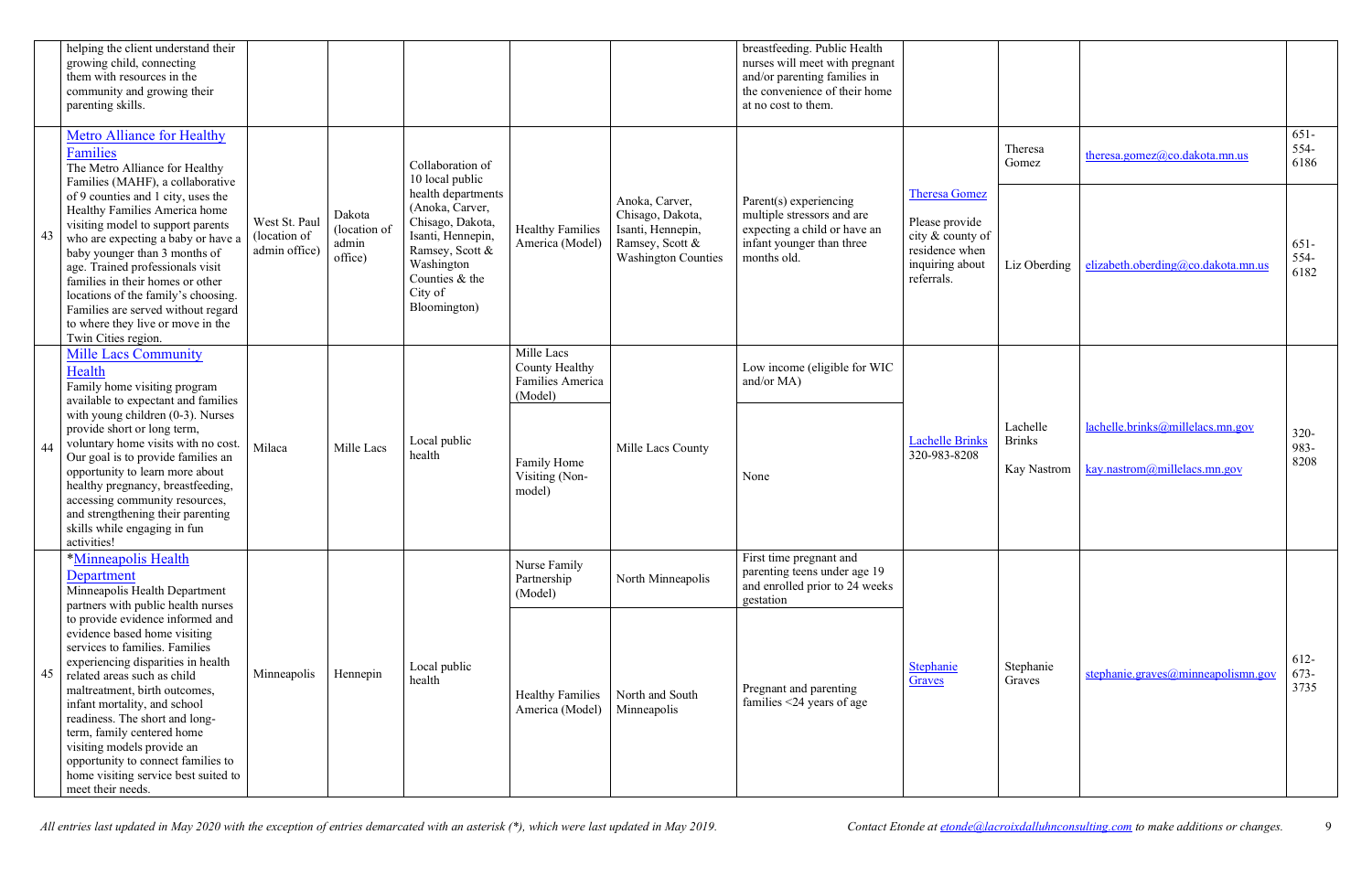| 46             | Minnesota Indian<br><b>Women's Resource Center</b><br>A culturally-specific home visiting<br>program that focuses on child<br>development, life skills, and<br>maternal/child health.                                                                                                                | Minneapolis  | Hennepin   | Nonprofit                        | Family Spirit<br>Home Visiting<br>Program (Model)                                 | Nine-county Twin<br>Cities metro area                                                                                                                                       | Caregivers of children under<br>the age of 18 months, and<br>either caregiver or child<br>identifies at American<br>Indian/Alaskan Native              | Elizabeth<br>Taylor-Schiro<br>612-806-1467                                                 | Elizabeth<br>Taylor-<br>Schiro | etaylorschiro@miwrc.org              | 612-<br>806-<br>1467      |
|----------------|------------------------------------------------------------------------------------------------------------------------------------------------------------------------------------------------------------------------------------------------------------------------------------------------------|--------------|------------|----------------------------------|-----------------------------------------------------------------------------------|-----------------------------------------------------------------------------------------------------------------------------------------------------------------------------|--------------------------------------------------------------------------------------------------------------------------------------------------------|--------------------------------------------------------------------------------------------|--------------------------------|--------------------------------------|---------------------------|
| 47             | <b>Nicollet County Public</b><br>Health                                                                                                                                                                                                                                                              | St. Peter    | Nicollet   | Local public                     | Leap to Learn<br>(Non-model)                                                      | Nicollet County                                                                                                                                                             | All county residents are<br>eligible for postpartum visit to<br>mother and baby                                                                        |                                                                                            | Rebecca<br>Willette            | rebecca.willette@co.nicollet.mn.us   | $507 -$<br>934-<br>7226   |
|                |                                                                                                                                                                                                                                                                                                      |              |            | health                           | Nicollet County<br>Family Health<br>Home Visiting<br>(Non-model)                  |                                                                                                                                                                             | Nicollet County families with<br>children are eligible regardless<br>of income for home visits<br>pertaining to pregnancy,<br>postpartum and parenting |                                                                                            | Linda Kraus-<br>Waggie         | linda.kraus-waggie@co.nicollet.mn.us | 507-<br>934-<br>7229      |
|                |                                                                                                                                                                                                                                                                                                      |              |            |                                  | <b>Healthy Families</b>                                                           | North Country CHB,<br>Beltrami CHB, and                                                                                                                                     | High risk screening                                                                                                                                    |                                                                                            | Amy Morris                     | amymorris3@catholichealth.net        | $218-$<br>$237 -$         |
| 48             | North Country CHB Healthy<br><b>Families Minnesota</b>                                                                                                                                                                                                                                               | Bagley       | Clearwater | Local public<br>health           | America (Model)                                                                   | Quin CHB                                                                                                                                                                    |                                                                                                                                                        |                                                                                            | Marlee<br>Morrison             | marleemorrison@catholichealth.net    | 5464                      |
|                |                                                                                                                                                                                                                                                                                                      |              |            |                                  | Family Spirit<br>(Model)                                                          | Leech Lake Band of<br>Ojibwe                                                                                                                                                | Per screening                                                                                                                                          |                                                                                            | <b>Birdie Lyons</b>            | birdie.lyons@llojibwe.org            | 218-<br>$335 -$<br>4500   |
|                |                                                                                                                                                                                                                                                                                                      |              |            |                                  |                                                                                   |                                                                                                                                                                             |                                                                                                                                                        |                                                                                            | Vincent Rock                   | vincent.rock@llojibwe.org            |                           |
| 49             | Northland Learning Center                                                                                                                                                                                                                                                                            | Virginia     | St. Louis  | Local educational<br>institution | Early<br>Intervention/Earl<br>y Childhood<br>Special<br>Education (Non-<br>model) | Cook County, Ely,<br>Chisholm, St. Louis<br>County Schools,<br>International Falls,<br>Virginia, Mt.<br>Iron/Buhl, Eveleth-<br>Gilbert, and Mesabi<br>East school districts | Children must meet Minnesota<br>Department of Education<br>criteria for early<br>intervention/early childhood<br>special education services            |                                                                                            | Tina<br>Fredrickson            | tfredrickson@northlandsped.org       | 218-<br>$471 -$<br>1048   |
|                |                                                                                                                                                                                                                                                                                                      |              |            |                                  | Nurse Family<br>Partnership<br>(Model)                                            |                                                                                                                                                                             | Low income, first time mother,<br>pregnant less than 29 weeks                                                                                          |                                                                                            | Kristin Bye                    | kbye@co.ottertail.mn.us              | 218-                      |
| 50             | PartnerSHIP 4 Health CHB                                                                                                                                                                                                                                                                             | Fergus Falls | Otter Tail | Local public<br>health           | <b>Healthy Families</b><br>America (Model)                                        | Otter Tail, Becker,<br>Clay, Wilkin Counties                                                                                                                                | Income eligible for WIC<br>and/or MA; pregnant or<br>parenting a child under 3<br>months at time of enrollment                                         | <b>Kristin Bye</b><br>218-998-8335                                                         | Elizabeth<br>Bjur              | elizabeth.bjur@co.clay.mn.us         | 998-<br>8335              |
|                | <b>Pine County Public Health</b><br>Family Home Visiting supports<br>families with young children by                                                                                                                                                                                                 |              |            |                                  | Pine County<br><b>Healthy Families</b><br>(Model)                                 |                                                                                                                                                                             | Within 3 months of birth, low<br>income                                                                                                                | <b>Samantha Burch</b>                                                                      | Samantha<br>Burch              | samantha.burch@co.pine.mn.us         | 320-<br>$216-$<br>4150    |
| $\frac{1}{51}$ | following development, providing<br>education and connection to<br>community resources. One of the<br>programs we offer is Healthy<br>Families America; an evidence-<br>based home visiting program,<br>grounded in an infant mental<br>health approach for prenatal<br>women and/or families in our | Sandstone    | Pine       | Local public<br>health           | Family Home<br>Visiting (Non-<br>model)                                           | Pine County                                                                                                                                                                 | Prenatal or have children<br>under the age of 5 years old.                                                                                             | Jessica Fehlen<br>$(P)$ 320-216-<br>4150<br>$(F)$ 320-216-<br>4101, ATTN<br>Samantha Burch | Jessica<br>Fehlen              | jessica.fehlen@co.pine.mn.us         | $320 -$<br>$216-$<br>4154 |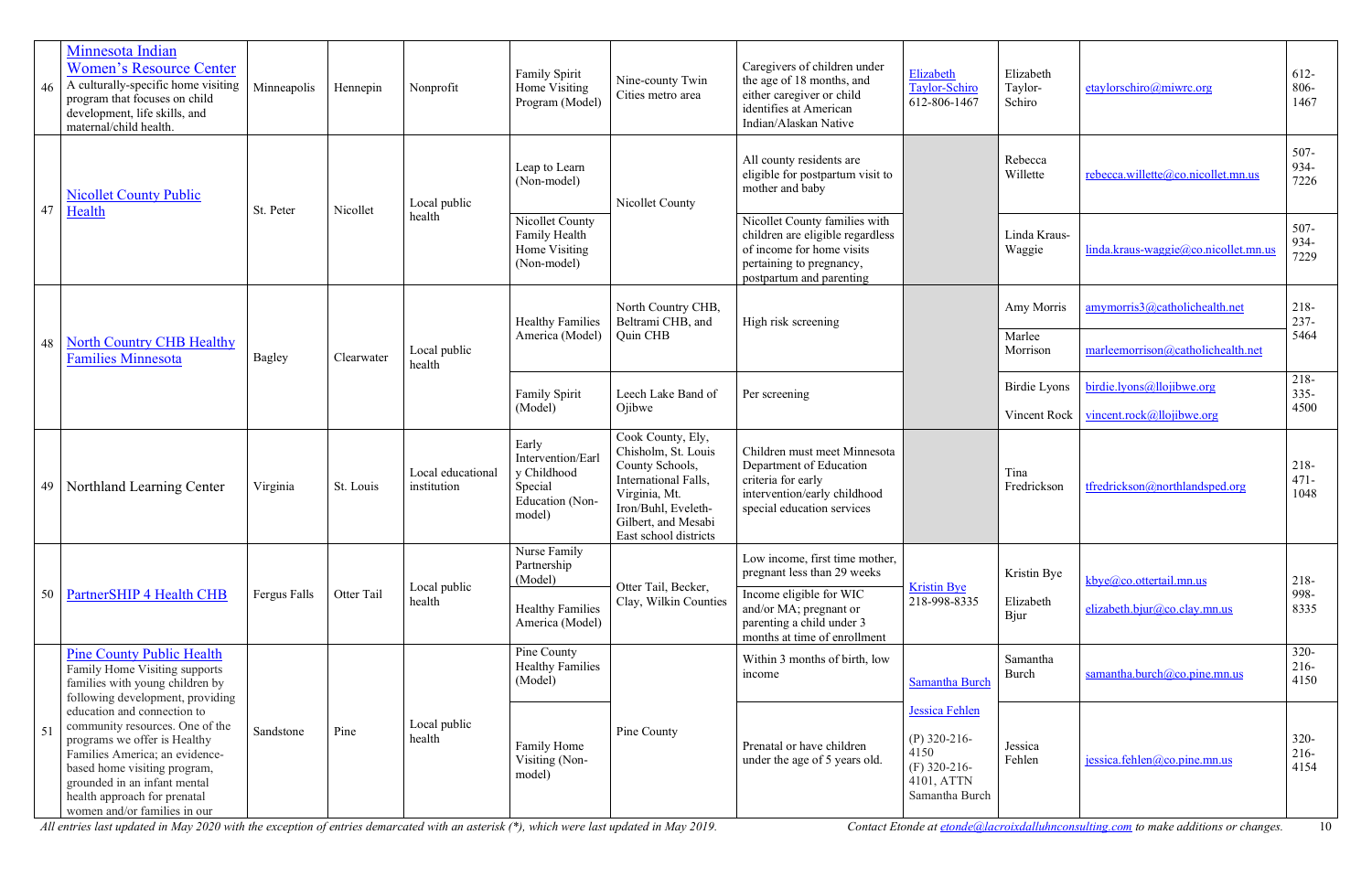|    | community with children ages 3<br>and under.                                                                                                                                                                                                 |           |          |                        |                                                                 |                                                   |                                                                                |                                                |                     |                                        |                           |
|----|----------------------------------------------------------------------------------------------------------------------------------------------------------------------------------------------------------------------------------------------|-----------|----------|------------------------|-----------------------------------------------------------------|---------------------------------------------------|--------------------------------------------------------------------------------|------------------------------------------------|---------------------|----------------------------------------|---------------------------|
|    |                                                                                                                                                                                                                                              |           |          |                        | Nurse Family<br>Partnership<br>(Model)                          | Polk County, Norman<br>County, Mahnomen<br>County | First Pregnancy, enroll prior to<br>28 weeks gestation, income<br>requirements |                                                | Judy Ophus          | judy.ophus@co.polk.mn.us               | 218-<br>280-<br>4651      |
|    | 52   Polk County Public Health                                                                                                                                                                                                               | Crookston | Polk     | Local public<br>health | Family Home<br>Visiting (Non-<br>model)                         | Polk County                                       | Prenatal, parenting-children 0-<br>3 years, high risk, income<br>guidelines    |                                                | Kathy               | kathy.girdler@co.polk.mn.us            | 218-<br>$281 -$           |
|    |                                                                                                                                                                                                                                              |           |          |                        | Postpartum &<br>newborn home<br>visits (Non-<br>model)          | Polk County                                       | Universal – all new births<br>offered a post-partum/newborn<br>home visit      |                                                | Girdler             |                                        | 3385                      |
| 53 | <b>Red Lake Comprehensive</b><br><b>Health Services</b><br>Four home visitors and three<br>health educators deliver the Family                                                                                                               | Red Lake  | Beltrami | Local public           | <b>Family Spirit</b>                                            | Red Lake Nation                                   | Any parent/caregiver of                                                        | <b>Susan Ninham</b>                            | Susan<br>Ninham     | susan.ninham@redlakenation.org         | $218-$<br>679-<br>3316    |
|    | Spirit program to 100 families<br>supplemented with a cultural<br>wellness component for the<br>community.                                                                                                                                   |           |          | health                 | (Model)                                                         | homelands                                         | children pregnancy to age 3                                                    | 218-679-3316                                   | Jolene<br>Pemberton | $jolen$ emberton@ihs.gov               | $218-$<br>679-<br>3134    |
| 54 | <b>Renville County Public</b><br>Health                                                                                                                                                                                                      | Olivia    | Renville | Local public<br>health | Family Home<br>Visiting (Non-<br>model)                         | Renville County                                   | Low income: MA or WIC<br>eligible, prenatal to age 3                           |                                                | Mary Kay<br>Sinner  | marykays@renvillecountymn.com          | $320 -$<br>523-<br>2570   |
|    |                                                                                                                                                                                                                                              |           |          |                        |                                                                 |                                                   |                                                                                |                                                | Krista<br>Schneider | kristas@renvillecountymn.com           | $320 -$<br>$523-$<br>2570 |
|    | <b>Rice County Public Health</b><br>Rice County Public Health offers<br>home visits by registered nurses<br>and paraprofessional staff to<br>support families and children.                                                                  |           |          |                        | <b>Healthy Families</b><br>Southeastern<br>Minnesota<br>(Model) | <b>Rice County</b>                                | Admission prenatally or by<br>infant age 2 months                              | <b>Susan Prieve</b>                            | Susan K             | sprieve@co.rice.mn.us                  | (507)<br>$332 -$<br>5916  |
| 55 | Visits provide an opportunity to<br>learn more about healthy<br>pregnancy, breastfeeding, labor<br>and delivery, and to learn more<br>about being a parent. All home<br>visiting services are voluntary with<br>a focus on family strengths. | Faribault | Rice     | Local public<br>health | <b>Rice County</b><br>Family Home<br>Visiting (Non-<br>model)   | <b>Rice County</b>                                | Prenatally, parents and<br>children birth to 6 years                           | (P) 507-332-<br>5916<br>$(F)$ 507-332-<br>5932 | Prieve              | Deb Purfeerst dpurfeerst@co.rice.mn.us | (507)<br>$332 -$<br>5914  |
|    | <b>Saint Paul-Ramsey County</b><br><b>Public Health</b>                                                                                                                                                                                      |           |          |                        | <b>Healthy Families</b><br>America (Model)                      |                                                   | First and second time pregnant<br>women                                        |                                                |                     |                                        |                           |
|    | Family home visiting supports<br>parents to give their baby the best<br>56 start possible. We respect cultural                                                                                                                               | Maplewood | Ramsey   | Local public           | Nurse Family<br>Partnership<br>(Model)                          | <b>Ramsey County</b>                              | First time parents, less than 28<br>weeks gestation                            | 651-266-1568                                   | Kathy Filbert       | kathy.filbert@co.ramsey.mn.us          | $651 -$<br>$266-$<br>1826 |
|    | backgrounds, and support your<br>relationship with your children,<br>and connect you with resources                                                                                                                                          |           |          | health                 | Family Wellness<br>(Non-model)                                  |                                                   | 1st and 2nd time parents, up to<br>4 months postpartum                         |                                                |                     |                                        |                           |
|    | based on your family's specific<br>needs.                                                                                                                                                                                                    |           |          |                        | Teen/MFIP Teen<br>(Non-model)                                   |                                                   | Pregnant or parenting teen<br>under age 20.                                    |                                                | <b>Sharon Cross</b> | sharon.cross@co.ramsey.mn.us           | $651 -$<br>$266-$<br>1827 |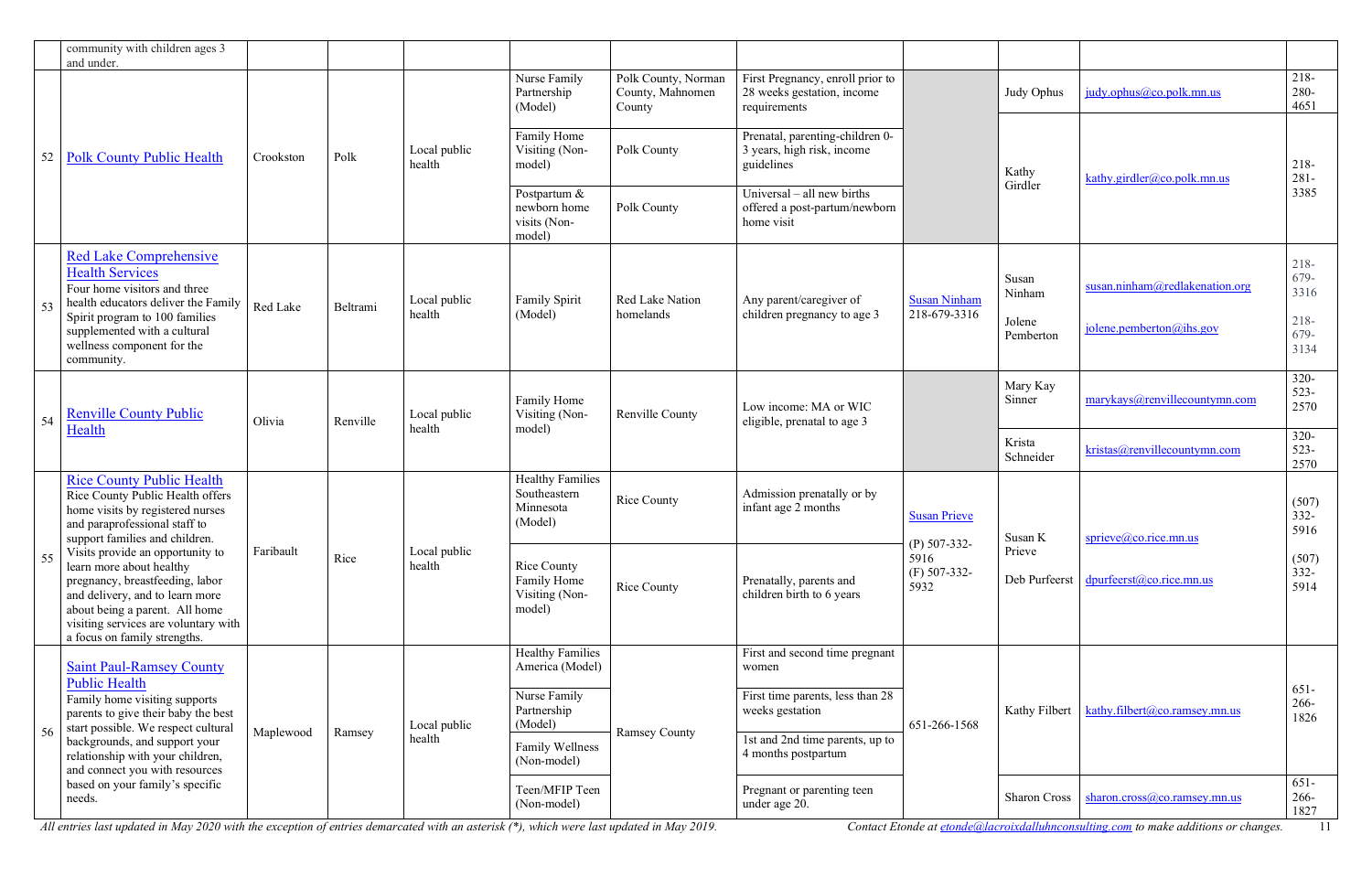|    |                                                                                                                                                                                                                                                                                                                                                                                               |                                      |                          |                                                               | <b>Healthy Homes</b><br>(Non-model)                                           |                                                                                                                   | Children at risk for or<br>diagnosed with asthma;<br>referrals requesting assistance<br>with unhealthy housing<br>conditions such as lead,<br>mercury, radon, moisture,<br>carbon monoxide or pests. |                                                                                                           | Laura Larson                   | laura.larson@co.ramsey.mn.us                                                                                                | $651-$<br>266-<br>1834     |
|----|-----------------------------------------------------------------------------------------------------------------------------------------------------------------------------------------------------------------------------------------------------------------------------------------------------------------------------------------------------------------------------------------------|--------------------------------------|--------------------------|---------------------------------------------------------------|-------------------------------------------------------------------------------|-------------------------------------------------------------------------------------------------------------------|------------------------------------------------------------------------------------------------------------------------------------------------------------------------------------------------------|-----------------------------------------------------------------------------------------------------------|--------------------------------|-----------------------------------------------------------------------------------------------------------------------------|----------------------------|
|    |                                                                                                                                                                                                                                                                                                                                                                                               |                                      |                          |                                                               | Parents as<br>Teachers (Model)                                                |                                                                                                                   | Communities with inequities<br>in birth outcomes who are<br>pregnant or parenting children<br>0-3 years at enrollment. Also<br>serves fathers with children 0-<br>3 at enrollment.                   |                                                                                                           | Tamiko<br>Ralston              | tamiko.ralston@co.ramsey.mn.us                                                                                              | $651-$<br>266-<br>1585     |
| 57 | <b>Sauk Rapids-Rice Early</b><br><b>Childhood Program</b><br>Home visits are one hour with a<br>license parent educator that<br>includes play time and discussion<br>time. The parent will gain support,<br>strategies, and current information.                                                                                                                                              | Sauk Rapids                          | Benton                   | Local educational<br>institution                              | <b>ECFE</b> Parenting<br>Home Visits<br>(Non-Model)                           | Sauk Rapids-Rice<br>school district                                                                               | Resident of Sauk Rapids-Rice<br>School District and birth - 5<br>years of age                                                                                                                        | <b>Karen Cash</b><br>320-255-8910                                                                         | Karen Cash<br>Diana<br>Metzold | $k$ aren.cash@isd47.org<br>diana.mactzold@isd47.org                                                                         | $320 -$<br>$255 -$<br>8910 |
|    | <b>Semcac Head Start</b><br>Weekly 90-minute visits from<br>prenatal to age 3 years coupled<br>with bi-weekly socializations for<br>parents with their children.<br>Research based curriculum and<br>assessment.                                                                                                                                                                              | Rushford                             | Fillmore                 | Nonprofit                                                     | Early Head Start<br>(Model)                                                   | Fillmore, Houston,<br>Mower, and Winona<br>Counties                                                               | Income, at-risk factors                                                                                                                                                                              | <b>Beth Stanford</b><br>507-864-8271                                                                      | Beth<br>Stanford               | beth.stanford@semcac.org                                                                                                    | $507 -$<br>864-<br>8271    |
| 59 | <b>Sherburne County Health and</b><br><b>Human Services</b><br>Sherburne County family home<br>visiting is committed to the health<br>and well-being of families in our<br>county. This service for pregnant<br>women, their partners, and to<br>families with young children<br>provides education and support to<br>help families to reach their needs.                                     | <b>Elk River</b>                     | Sherburne                | Local public<br>health                                        | <b>Healthy Families</b><br>Sherburne<br>County (Model)                        | Sherburne County                                                                                                  | Pregnant women or those that<br>have given birth within the last<br>three months                                                                                                                     | Sherburne<br><b>County Public</b><br><b>Health Coverage</b>                                               | Public Health<br>Coverage      | publichealthnursing.referrals@co.sher<br>burne.mn.us                                                                        | $763-$<br>$765 -$<br>4000  |
| 60 | <b>Simpson Housing Services</b><br>The Early Childhood Program uses<br>a home visiting model to promote<br>the healthy development of young<br>children and their families. Goals<br>for the program include on-track<br>developmental growth, parental<br>engagement in literacy and<br>language activities, placement in<br>high-quality childcare, and<br>intervention services as needed. | Hennepin<br>Minneapolis<br>Nonprofit |                          |                                                               | Early Childhood                                                               | Families participating                                                                                            | Parents participating in                                                                                                                                                                             | We work with<br>families<br>participating in<br>our supportive<br>housing<br>programs for<br>families who |                                | Janelle Leppa $\left  \frac{\text{jleppa}(Q)\text{simpsonhousing.org}}{ \text{jleppa}(Q)\text{simpsonhousing.org}} \right $ | (612)<br>455-<br>0844      |
|    |                                                                                                                                                                                                                                                                                                                                                                                               |                                      | Home Visiting<br>(Model) | in Simpson Housing<br>Services supportive<br>housing programs | Simpson programming who<br>are pregnant or have children<br>under 5 years old | have<br>experienced<br>homelessness.<br>Therefore, we<br>do not accept<br>referrals for<br>our Early<br>Childhood | Nedra<br>Robinson                                                                                                                                                                                    | $nrobinson(\mathcal{Q} \leq mposonhousing.org)$                                                           | (612)<br>386-<br>1029          |                                                                                                                             |                            |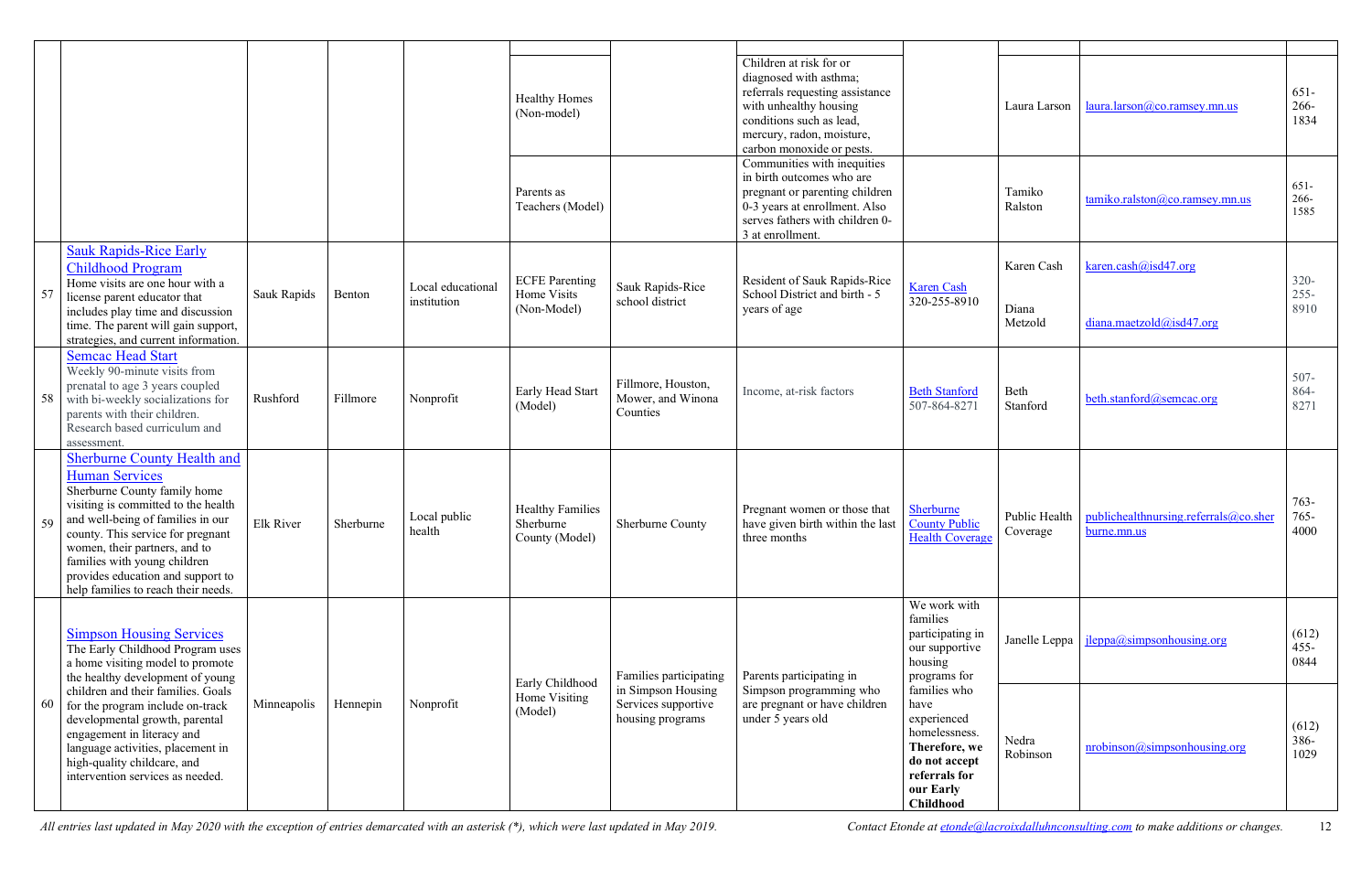|    |                                                                                                                                                                                                                                                                                                                                                                                                                |             |          |                        |                                                                                            |                                                                  |                                                                                      | <b>Home Visiting</b><br>program.        |                                            |                                                                                      |                                        |
|----|----------------------------------------------------------------------------------------------------------------------------------------------------------------------------------------------------------------------------------------------------------------------------------------------------------------------------------------------------------------------------------------------------------------|-------------|----------|------------------------|--------------------------------------------------------------------------------------------|------------------------------------------------------------------|--------------------------------------------------------------------------------------|-----------------------------------------|--------------------------------------------|--------------------------------------------------------------------------------------|----------------------------------------|
| 61 | <b>Southside Family Nurturing</b><br>Center<br>Southside Family Nurturing<br>Center's services are free and<br>available to families living in the<br>Phillips Community of South<br>Minneapolis. Families qualify for<br>therapeutic early childhood<br>education and family home<br>visiting services based on income<br>and history of trauma. Our<br>classrooms serve children 15<br>months - 5 years old. | Minneapolis | Hennepin | Nonprofit              | <b>SSFNC Family</b><br>Support & Home<br><b>Visiting Program</b><br>(Model)                | South Minneapolis,<br>Phillips and<br>surrounding<br>communities | Income, at risk for abuse and<br>neglect, children prenatal to<br>age five           | <b>Jennifer Bridges</b><br>612-721-2762 | Jennifer<br><b>Bridges</b>                 | Julie Ellefson $\int$ julie ellefson $\omega$ ssfnc.org<br>jenniferbridges@ssfnc.org | 612-<br>$721 -$<br>2762                |
| 62 | <i>*Stearns County First Step</i><br>Program                                                                                                                                                                                                                                                                                                                                                                   | St. Cloud   | Stearns  | Local public<br>health | First Step NFP<br>(Model)<br>First Step HFA                                                | <b>Stearns County</b>                                            | Prenatal with first birth,<br>income eligible<br>Prenatal to 3 months, income        |                                         | <b>Stearns</b><br>County<br>Public Health  | HSPublicHealthSupport@co.stearns.m<br>n.us                                           | $320 -$<br>$203 -$<br>6942             |
| 63 | <b>Steele County Public Health</b>                                                                                                                                                                                                                                                                                                                                                                             | Owatonna    | Steele   | Local public<br>health | (Model)<br><b>Healthy Families</b><br>SEMN (Model)<br>Family<br>Connections<br>(Non-model) | <b>Steele County</b>                                             | eligible<br>High-risk parents that are<br>prenatal or child birth to 3<br>months old |                                         | Lisa Waypa<br>June Piepho                  | $\frac{lawaya(a)co.steele.$ mn.us<br>jpiepho@co.steele.mn.us                         | 507-<br>444-                           |
|    |                                                                                                                                                                                                                                                                                                                                                                                                                |             |          |                        | Improved<br>Pregnancy<br>Outcome (Non-<br>model)                                           |                                                                  | High-risk pregnancy and/or<br>income based                                           |                                         | Michelle<br>McMurphy<br>Alisha<br>Groenweg | mmcmurphy@co.steele.mn.us<br>agroenweg@co.steele.mn.us                               | 7650                                   |
|    | <b>Supporting Hands Nurse-</b><br><b>Family Partnership</b>                                                                                                                                                                                                                                                                                                                                                    | Olivia      | Renville | Local public<br>health | Supporting<br>Hands Nurse-<br>Family                                                       | 20-county<br>collaborative                                       | First-time Mother, low income<br>and admit before the 28th                           |                                         | Joel Flaten<br>Katie Jensen                | $j$ oel.flaten $(a)$ shnfp.org<br>katie.jensen@shnfp.org                             | 320-<br>$349-$<br>0451<br>320-<br>287- |
| 64 |                                                                                                                                                                                                                                                                                                                                                                                                                |             |          |                        |                                                                                            | Partnership<br>(Model)                                           |                                                                                      | week                                    |                                            | Lacey<br>Severson                                                                    | $l$ acey.severson@shnfp.org            |
| 65 | The Link<br>The home visiting program is for<br>young families living in our<br>program. The focus is to build<br>healthy parent-child bonds and<br>promote positive parenting skills.<br>Children are also screened for<br>development to make sure they are<br>on track.                                                                                                                                     | Minneapolis | Hennepin | Nonprofit              | The Link Young<br>Families Program<br>(Model)                                              | Hennepin and Ramsey<br>Counties                                  | Must live in the The Link's<br>supportive housing program                            | Julie A Koritz<br>612-749-0297          | Julie A<br>Kortiz                          | ikoritz@thelinkmn.org                                                                | 612-<br>483-<br>0313                   |
| 66 | <b>Three Rivers Community</b><br>Action, Inc.<br>The Early Head Start program                                                                                                                                                                                                                                                                                                                                  |             | Goodhue  | Nonprofit              | Three Rivers<br>Early Head Start                                                           | Goodhue, Rice and<br>Wabasha Counties                            | Income                                                                               | Jane Adams<br>Barber<br>612-508-8724    | Jane Adams<br>Barber                       | jadamsbarber@threeriverscap.org                                                      | 612-<br>508-<br>8724                   |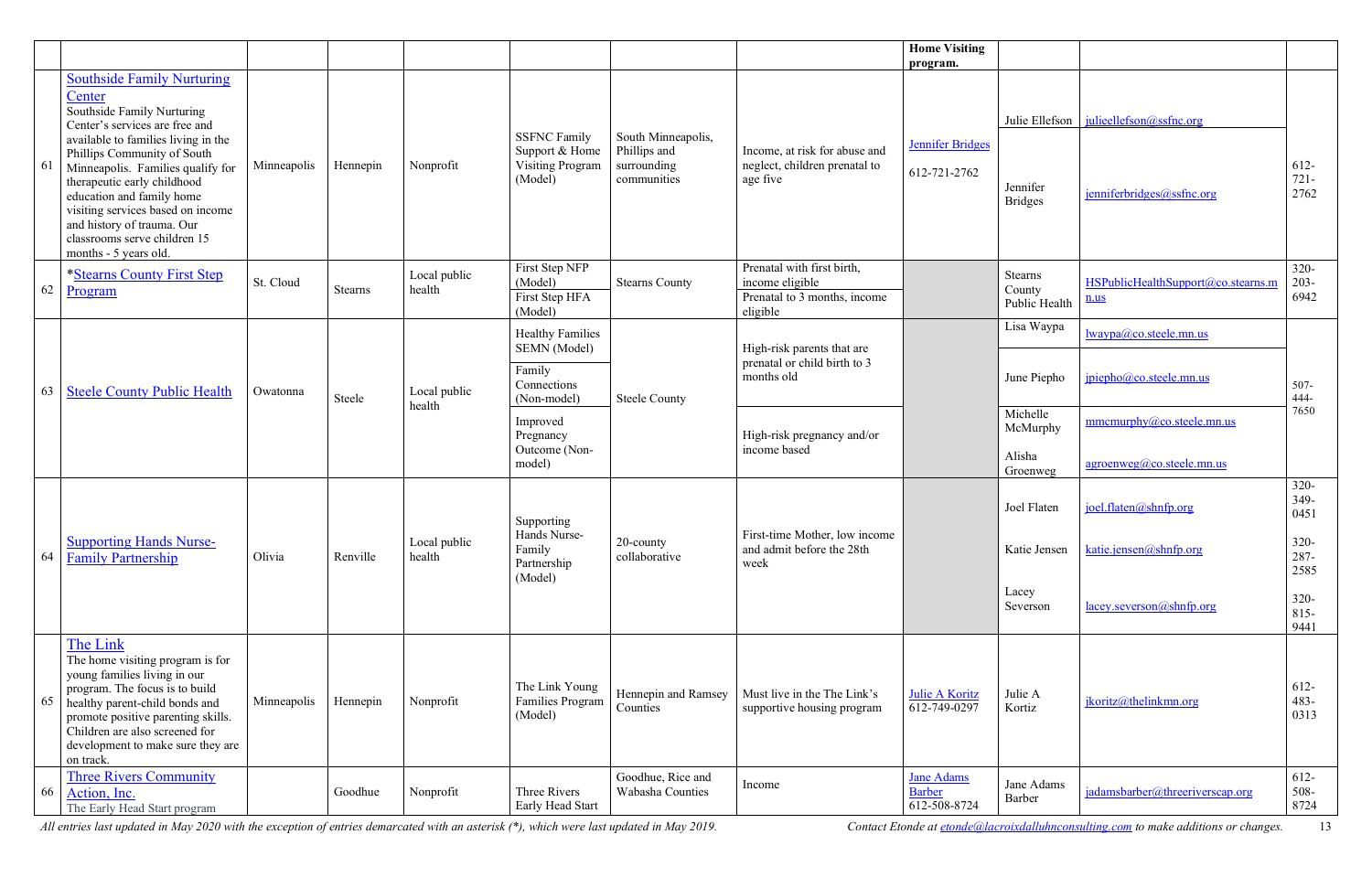|    | focuses on high-risk families<br>experiencing poverty, immigrant<br>families, pregnant women and<br>families with children birth to age<br>three with a special effort on<br>reaching single mothers, teen<br>mothers and those living in rural<br>areas of the region.                                                                 | Zumbrota   |                                   |                        | Home Visiting<br>Program (Model)                                                        |                                               |                                                                                                                                     |                                                                                                                                    |                     |                                  |                            |
|----|-----------------------------------------------------------------------------------------------------------------------------------------------------------------------------------------------------------------------------------------------------------------------------------------------------------------------------------------|------------|-----------------------------------|------------------------|-----------------------------------------------------------------------------------------|-----------------------------------------------|-------------------------------------------------------------------------------------------------------------------------------------|------------------------------------------------------------------------------------------------------------------------------------|---------------------|----------------------------------|----------------------------|
|    |                                                                                                                                                                                                                                                                                                                                         |            |                                   |                        | <b>Healthy Families</b><br>of Minnesota<br>South Central<br>Counties (Model)            |                                               | High risk, prenatal to 3 years<br>old                                                                                               |                                                                                                                                    | Sam Holicky         | sam.holicky@co.waseca.mn.us      | $507 -$<br>835-<br>0647    |
| 67 | <b>Waseca County Public</b><br>Health                                                                                                                                                                                                                                                                                                   | Waseca     | Waseca                            | Local public<br>health | Waseca County<br>Family Home<br>Visiting (Non-<br>model using<br>Growing Great<br>Kids) | <b>Waseca County</b>                          | Universal, prenatal to 3 years<br>old                                                                                               |                                                                                                                                    | Tiffany<br>Stenzel  | tiffany.stenzel@co.waseca.mn.us  | 507-<br>835-<br>0646       |
| 68 | <b>Washington County</b><br><b>Department of Public Health</b><br>& Environment<br>Home visits with Public Health<br>Nurses, using the Healthy Families<br>America evidence-based model,<br>assist parents as they create a<br>healthy, nurturing environment for<br>their children. Nurses may meet<br>with mothers and fathers during | Stillwater | Washington                        | Local public<br>health | Washington<br><b>Healthy Families</b><br>(Model)                                        | <b>Washington County</b>                      | Enrollment based on HFA<br>criteria, prenatal or prior to 3<br>months of age; enrollment<br>based on Parent Survey risk<br>analysis | Submit<br>electronic<br>referrals via:<br>https://www.co.<br>washington.mn.<br>us/homevisits<br>Public Health<br>Intake line: 651- | Jill Timm           | $j$ ill.timm@co.washington.mn.us | $651 -$<br>$275 -$<br>7286 |
|    | pregnancy and/or after the baby is<br>born. Visits are voluntary, free of<br>charge to families, and tailored to<br>individual family's interests and<br>needs.                                                                                                                                                                         |            |                                   |                        | Family Home<br>Visiting (Non-<br>model)                                                 |                                               | Based on individual prenatal<br>or parenting needs.                                                                                 | 430-6655                                                                                                                           |                     |                                  |                            |
| 69 | <b>West Central MN</b>                                                                                                                                                                                                                                                                                                                  | Elbow Lake | Grant                             | Nonprofit              | <b>WCMCA Early</b><br>Head Start                                                        | Douglas, Grant, Otter<br>Tail, Pope, Stevens, | Income, age, child needs,                                                                                                           |                                                                                                                                    | Valerie<br>Arnquist | vala@wcmca.org                   | 320-<br>760-<br>8792       |
|    | <b>Communities Action, Inc.</b>                                                                                                                                                                                                                                                                                                         |            |                                   |                        | (Model)                                                                                 | Traverse and Wadena<br>Counties               | family feeds                                                                                                                        |                                                                                                                                    | Jodi Becker         | jodib@wcmca.org                  | 320-<br>760-<br>0752       |
|    | <b>Winona County Community</b>                                                                                                                                                                                                                                                                                                          |            |                                   | Local public           | Winona County<br>Maternal Child<br>Health Services<br>(Non-model)                       | Winona County                                 | High risk and/or low income,<br>pregnant, postpartum,<br>parenting, children                                                        |                                                                                                                                    | Bonnie<br>Herrick   | bonnieherrick@co.winona.mn.us    | (507)<br>$457 -$<br>6407   |
| 70 | <b>Services</b>                                                                                                                                                                                                                                                                                                                         | Winona     | Winona                            | health                 | <b>Healthy Families</b><br>of SE Minnesota<br>(Model)                                   |                                               | Low income, high risk,<br>pregnant women, and up to 3<br>months postpartum to enroll.<br>Services to child age of 3                 |                                                                                                                                    | Abbi Nelson         | anelson@co.winona.mn.us          | (507)<br>$457 -$<br>6523   |
| 71 | <b>YWCA Mankato</b><br>New American Families Program                                                                                                                                                                                                                                                                                    | Mankato    | <b>Blue Earth</b><br>and Nicollet | Nonprofit              | New American<br>Families (Model)   Mankato, North                                       |                                               |                                                                                                                                     | <b>Jessica Wysong</b>                                                                                                              | Jessica<br>Wysong   | jes@ywcamankato.org              | $507 -$<br>$386-$          |